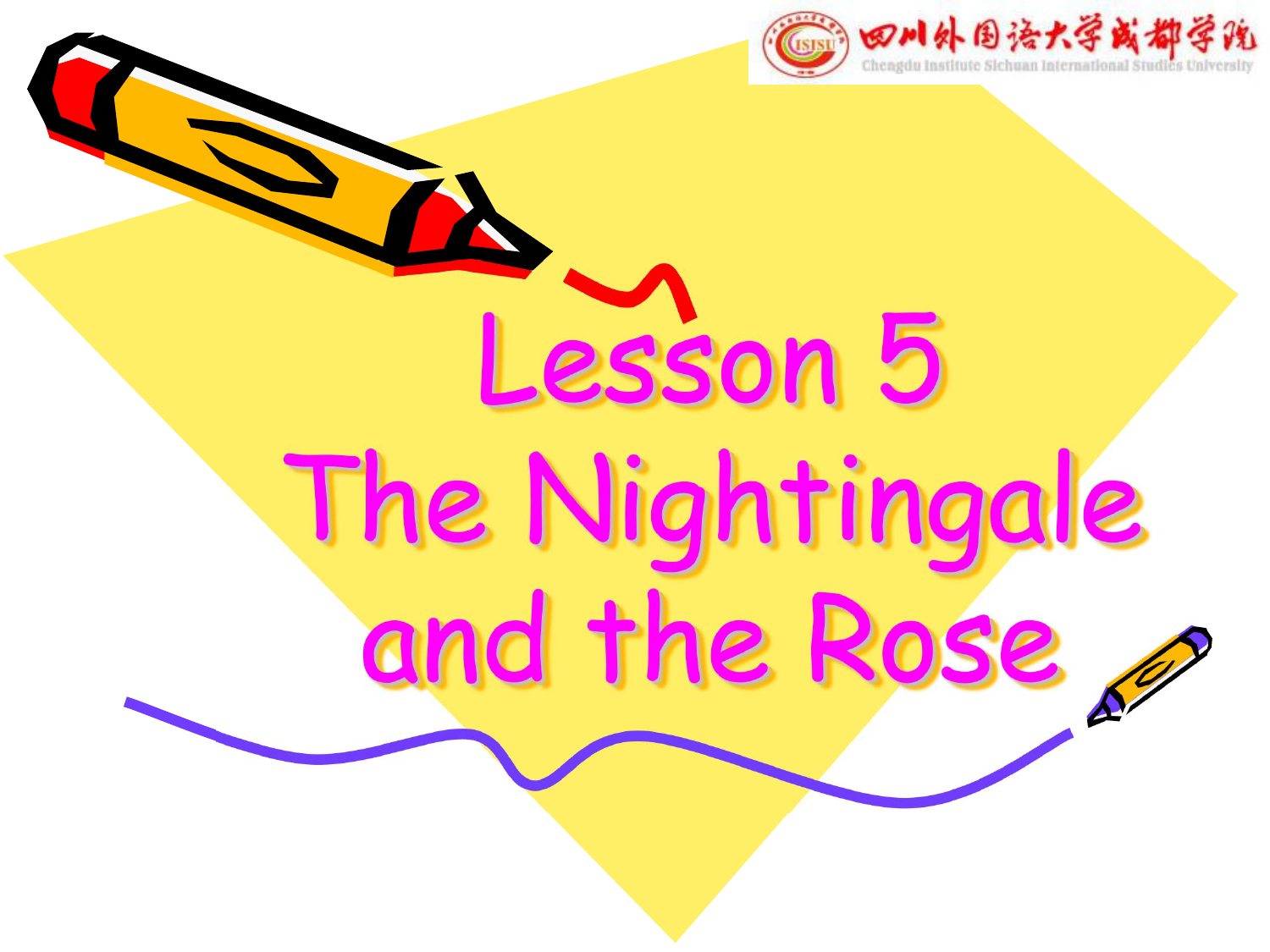

# Words Review

- C: v. to make sb. or sth. cold
- D: \_\_\_\_\_\_ v. to say that sth is not true.
- E:\_\_\_\_ n. a very strong feeling of joy and happiness
- F:\_\_\_\_ adj. not strong or clear, weak
- F:\_\_\_\_ v. to move one 's eyebrows together to show disapproval
- L:\_\_\_\_\_\_ v. to take a long time to leave or disappear
- $P:$  v. to pick
	- v. to fly high up in the sky
	- adj. very unhappy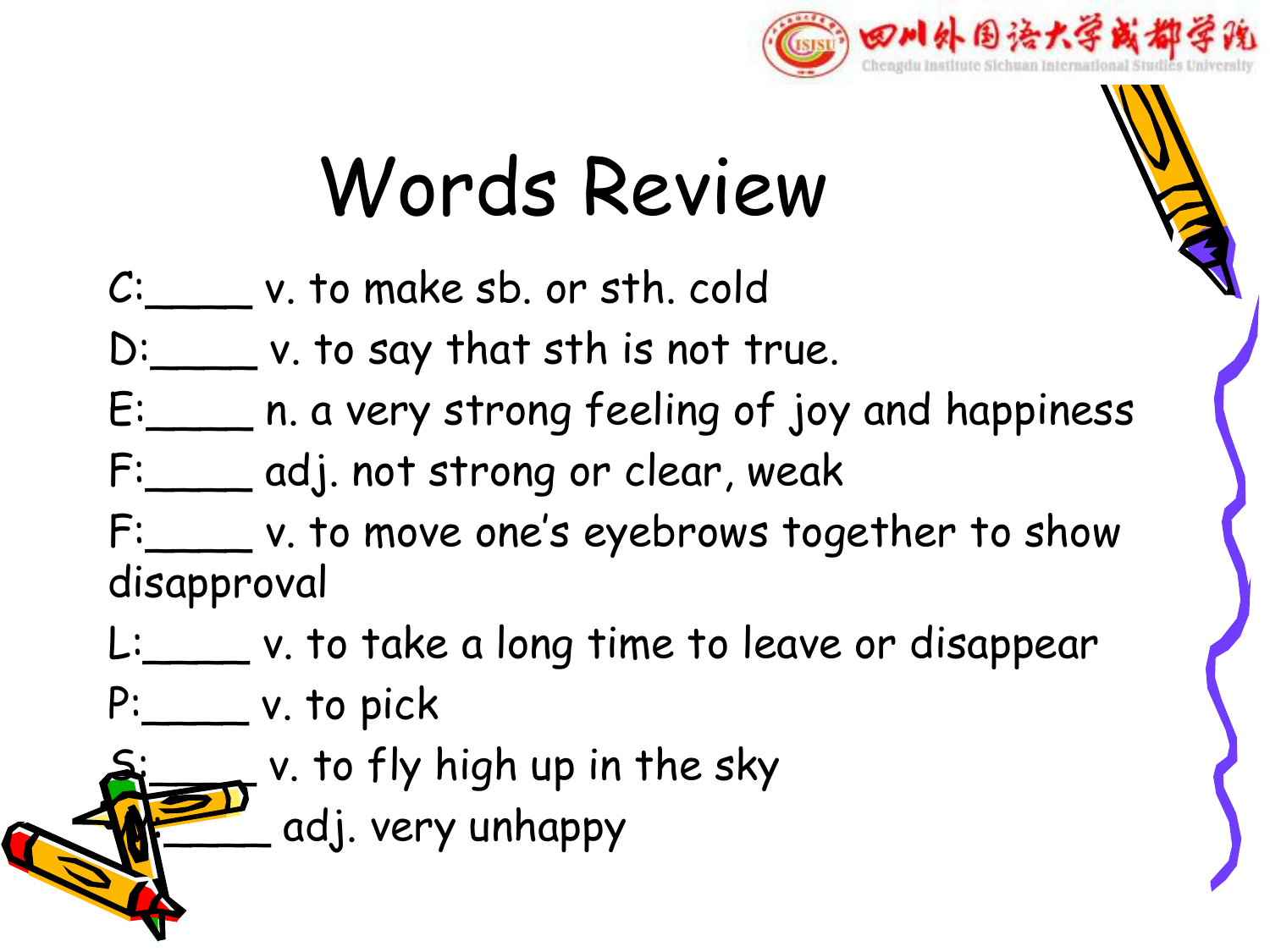

This is a touching story of love, but not the love between the young student and the professor  $\mathsf{S}$ daughter, because neither of them understood what true love is. The girl was only interested in power and money, and the young man, in what he considered practical. The only one that understood love, treasured love and always ready to sacrifice her life for love was the nightingale. For her, love is eternal music; love is the most precious thing; even more precious than life itself, and true love is **Always 3** in the giving rather than in the taking.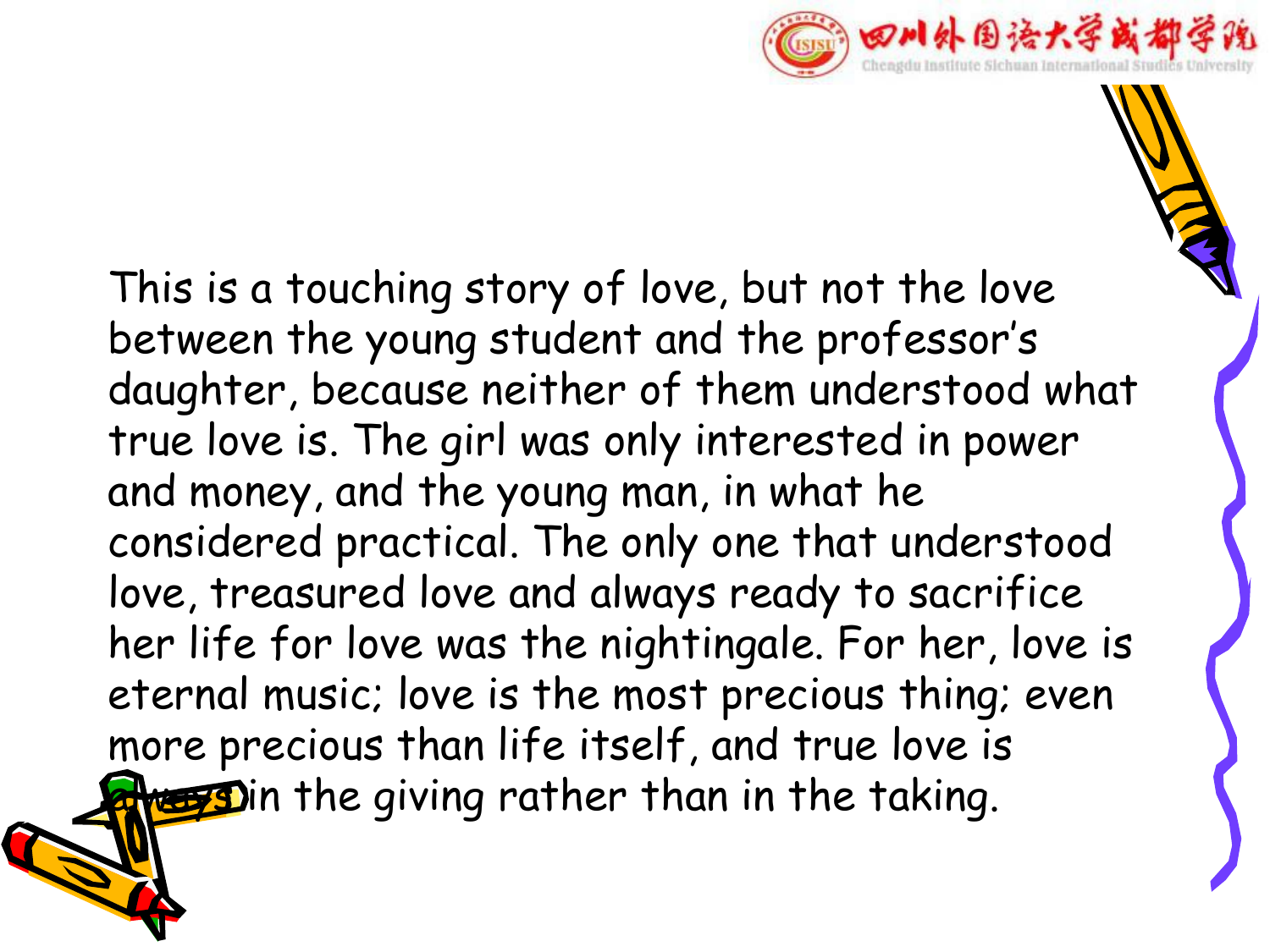**Recall your memory**



**1)Why did the boy need a red rose?**

**2)Is there any red rose in the winter?**

**3)Who helped the boy get the red rose in the end? How?**

**4)Did the boy have a date with the girl? Why or why not?**



**5)What did the boy think about love in the end?**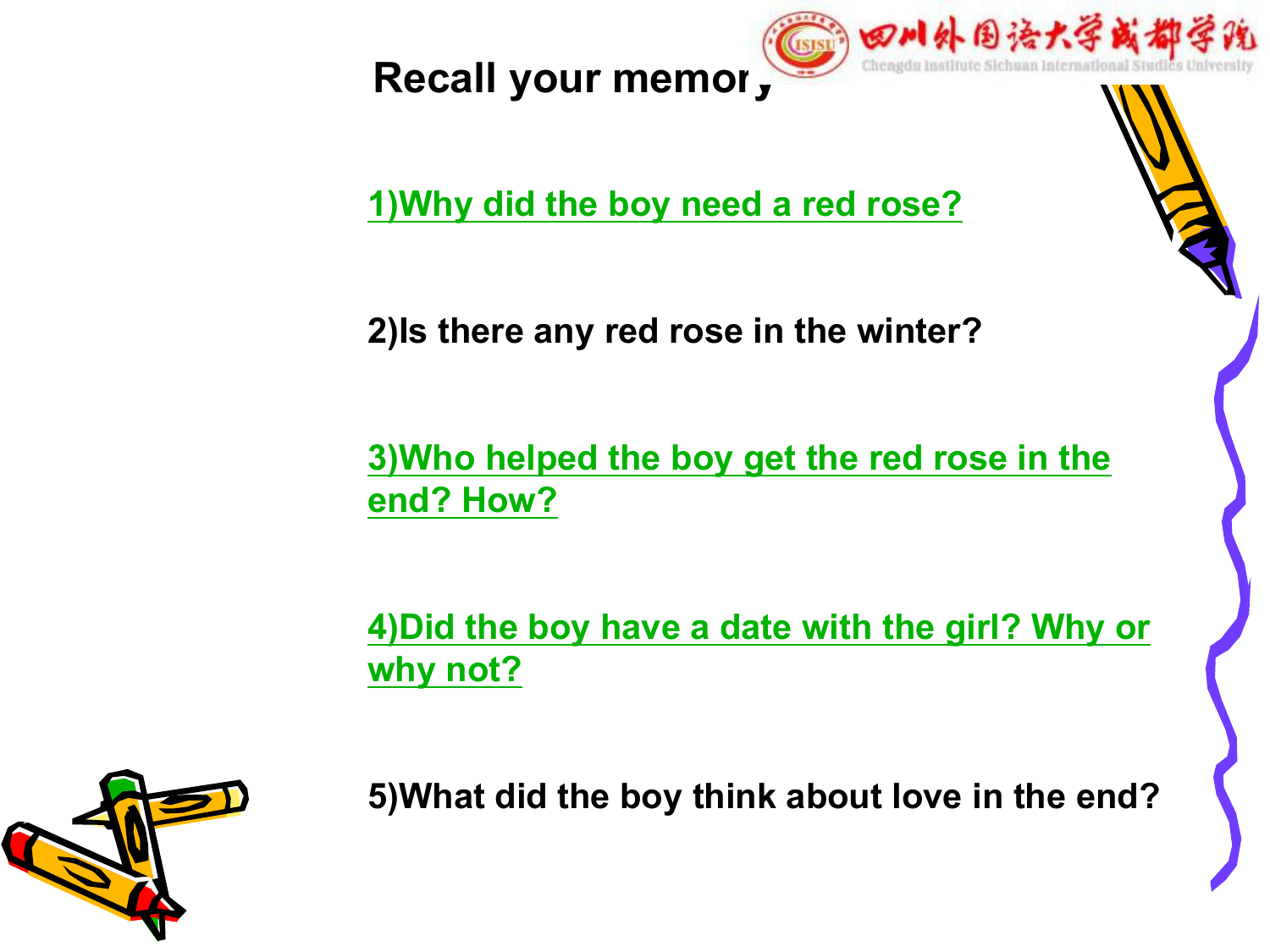

• A young student thought that he was madly love with the professor's daughter. He knew $\blacktriangleright$ that if he had a red rose, she would dance with him. But to his dismay. He couldn't find a red rose to express his love. The nightingale overheard this and was deeply touched by what she believed was the expression of the young man's true love. So she finally sacrificed her life to get a red rose for the young man. Not knowing what it had cost to produce the rose, the young man took this **Resept**o the professor's daughter. However, **th**e professor's daughter refused him because she had agreed to dance with the Chamberlin's nephew who had given her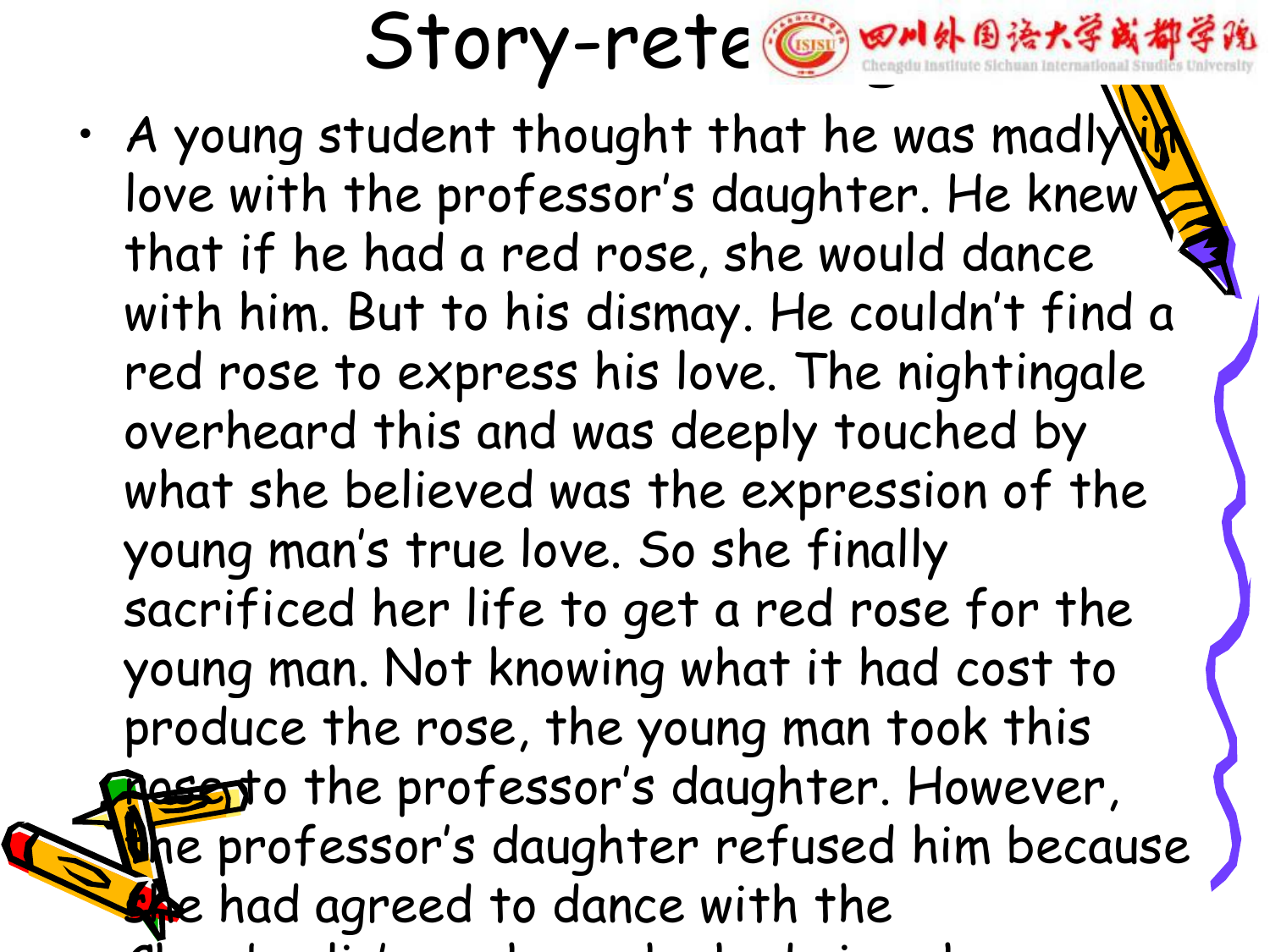

# Structure

- Introduction: The Nightingale understood the Student who badly needed a red rose for his love. (paras.1-12)
- Body: The Nightingale built a red rose with her life-blood. (paras.13-44)
- Conclusion: When his love rejected the rose, the Student threw it into the treet and concluded that love was a silly  $\overline{ung}$ . (paras. 45-53)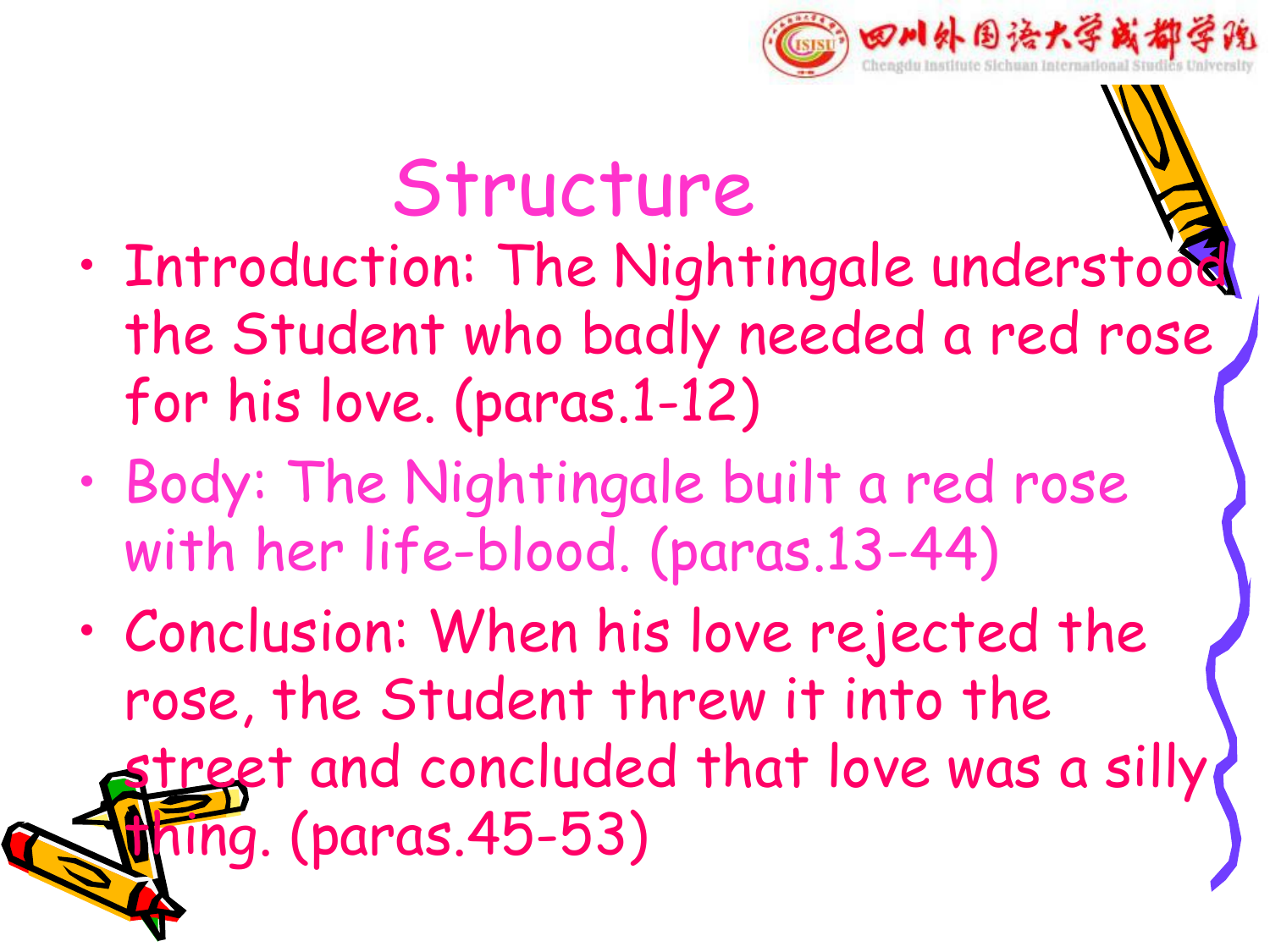

## Part One (paras. 1-12)

- A. The Student cried because he had no red rose for her love. (paras.1-3)
- B. The Nightingale thought the Student was a true lover. (paras. 4-7)
- C. Other creatures in the Student's garden did not understand why the Student cried for a red rose. (paras.8- 12)

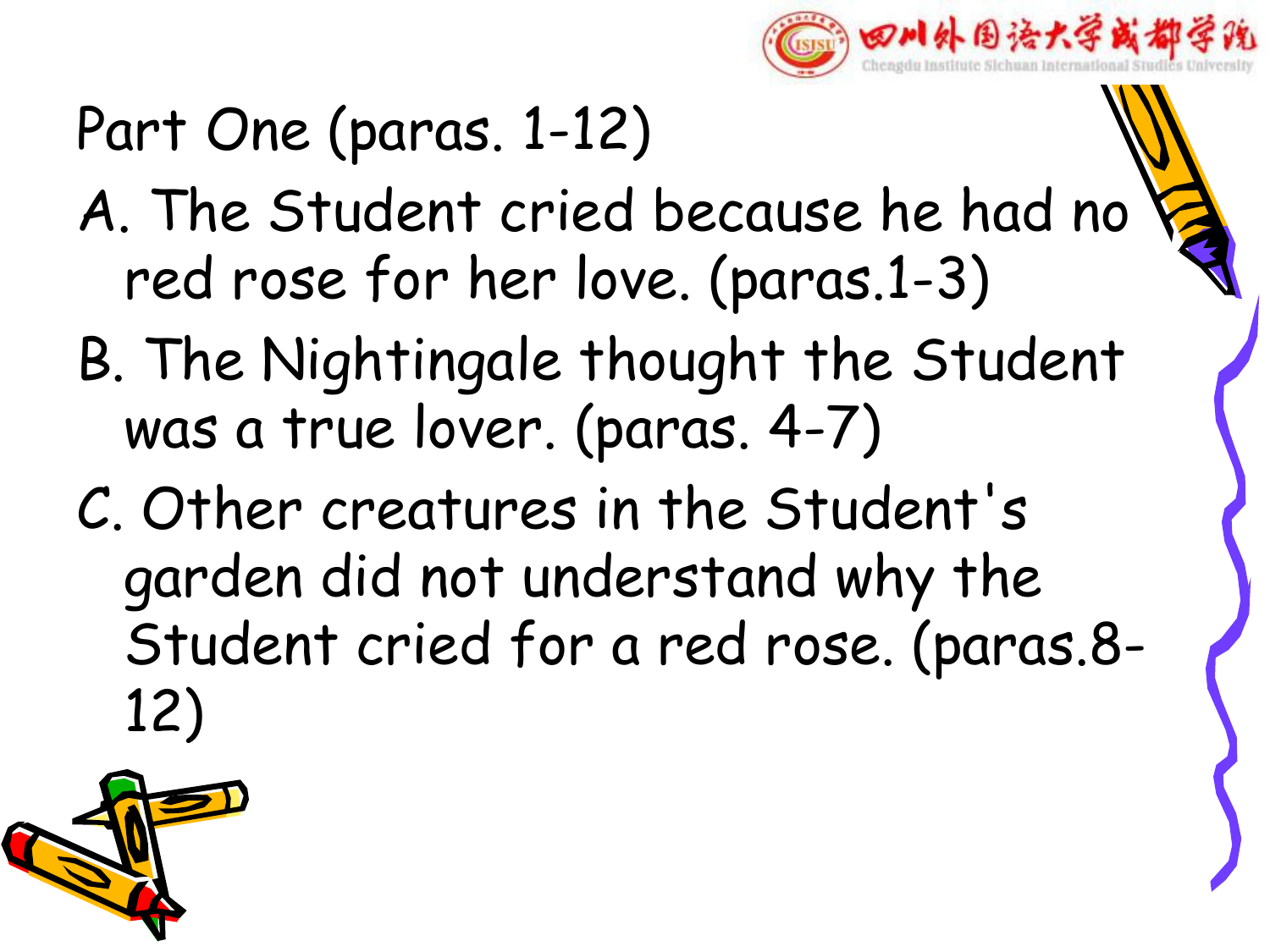

l **The plural forms of the words:** leaf - leaves life – lives knife – knives wife-wives thief – thieves hoof – hoofs/hooves roof – roofs proof – proofs cliff - cliffs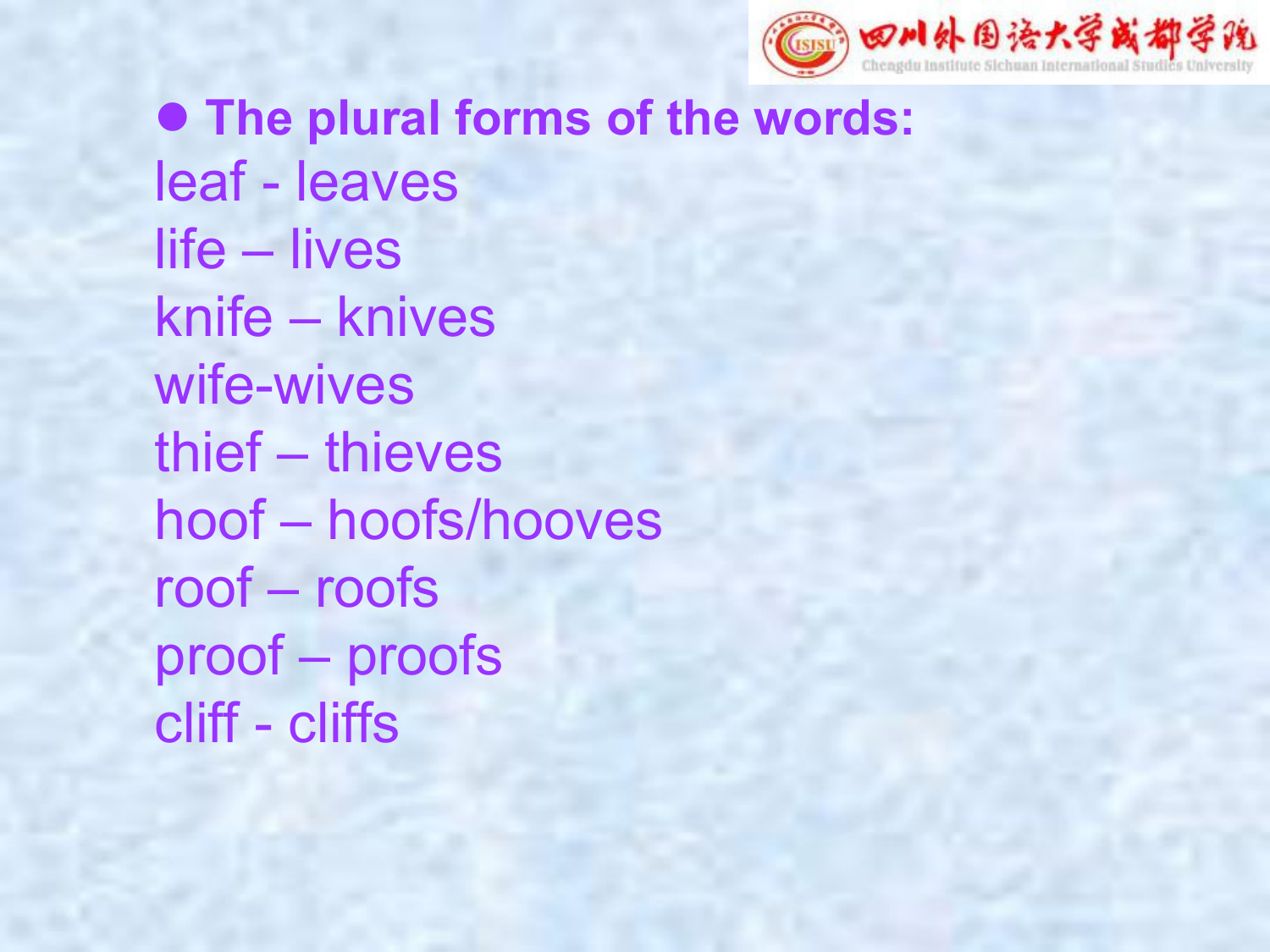

• I have read all that the wise men... When a relative clause is used to modify an  $\blacktriangleright$ indefinite pronoun (such as all, everything, something etc.), we can only use "that" to  $\mathbf{u}_1$ introduce it, instead of "which".

More examples:

One red rose is all that I want. (para 23) All that I ask of you in return is that...(para 29)

It's something <sup>I</sup> never thought <sup>I</sup> would do. (先行词在从句中作宾语,常省略that) Everything that is enjoyable and beneficial is here.(作主语,不可省略)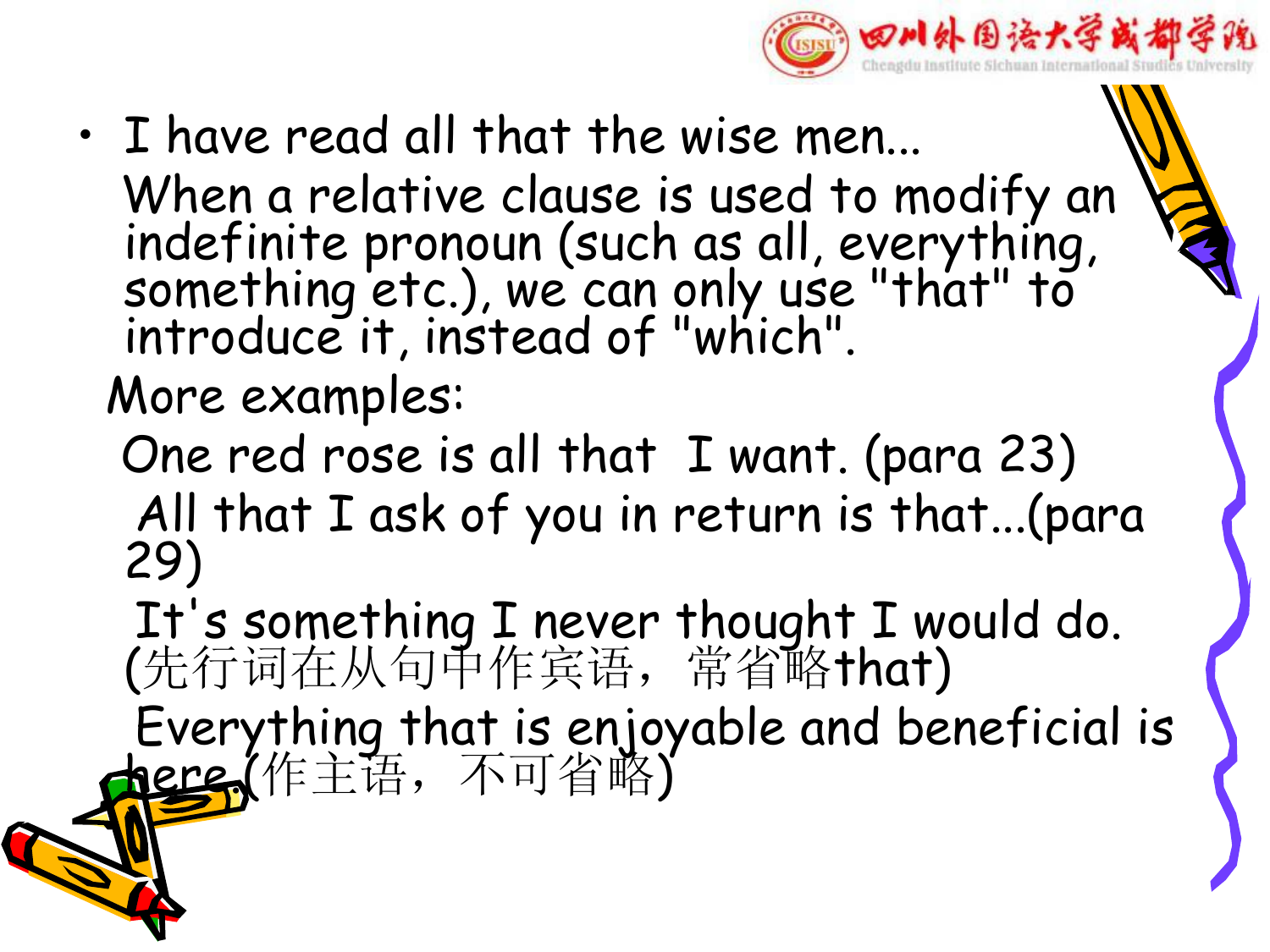• for want of: for the lack of, because the lack of

eg. For want of a better word, let's call it treasure. (As I can 't think of a better word, let's call it treasure)

四川外围语大学或都学说

For want of something better to do, she decided to try gardening. (As she could not find anything more interesting to do, she decided to fry gardening)

• in want of: in need of

eg. It is universally acknowledged that a single young man with a large fortune is in wate. (from Pride and **Ejudice)**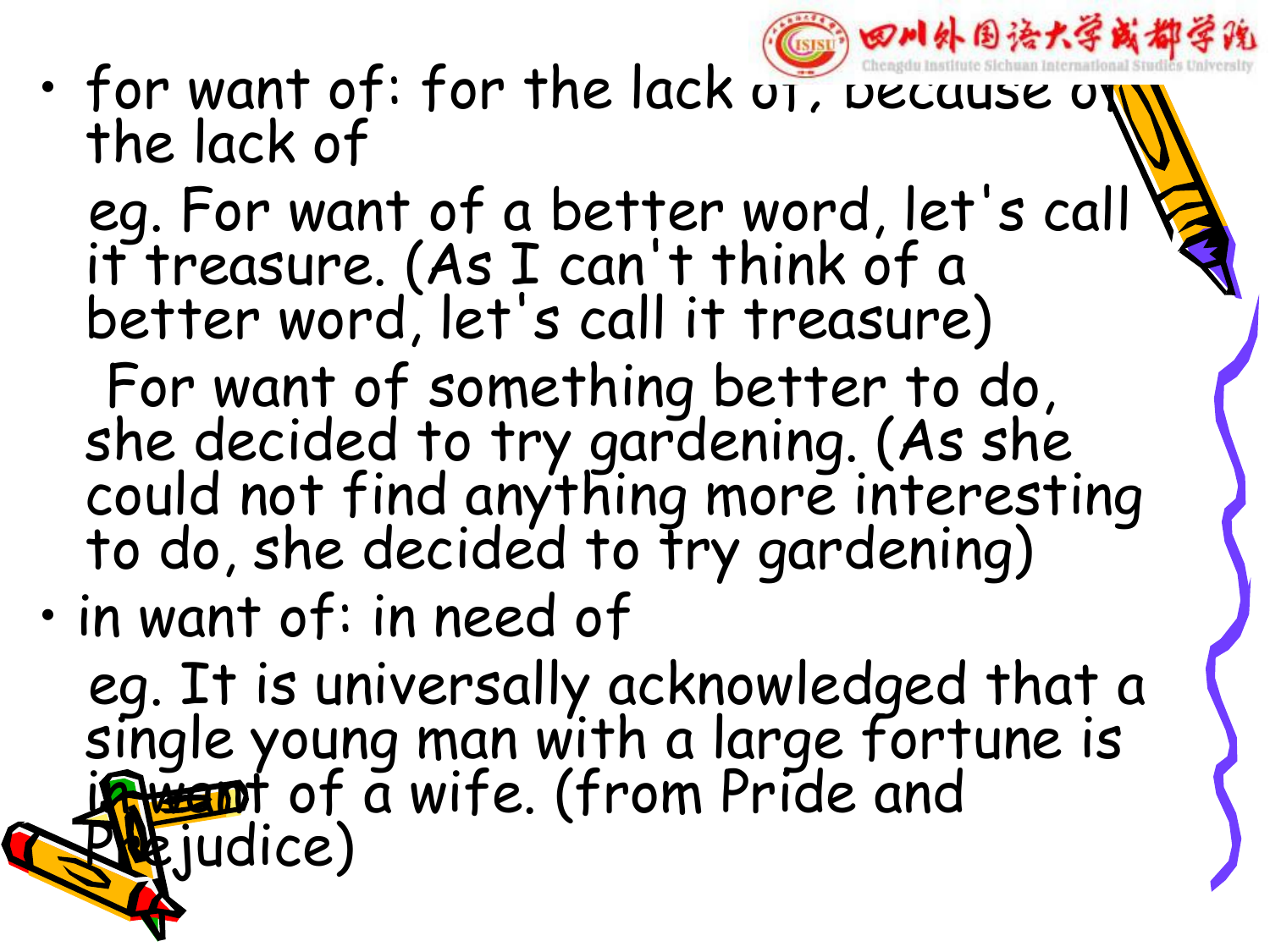

完全倒装的基本形式是"谓语+主语", 主要涉及 ≥ 以下几种类型:

#### 一、**here**类

当表示地点的here和 there位于句首时,其后用完 全倒装形式。这类倒装句的谓语通常是动词be和 come, go等表示移动或动态的不及物动词。如: Here comes the bus. 公共汽车来了。 There goes the bell. 铃响了。 这类倒装句的主语只能是名词,若主语为代词, 则不能倒装。如:

Here it comes. 它来了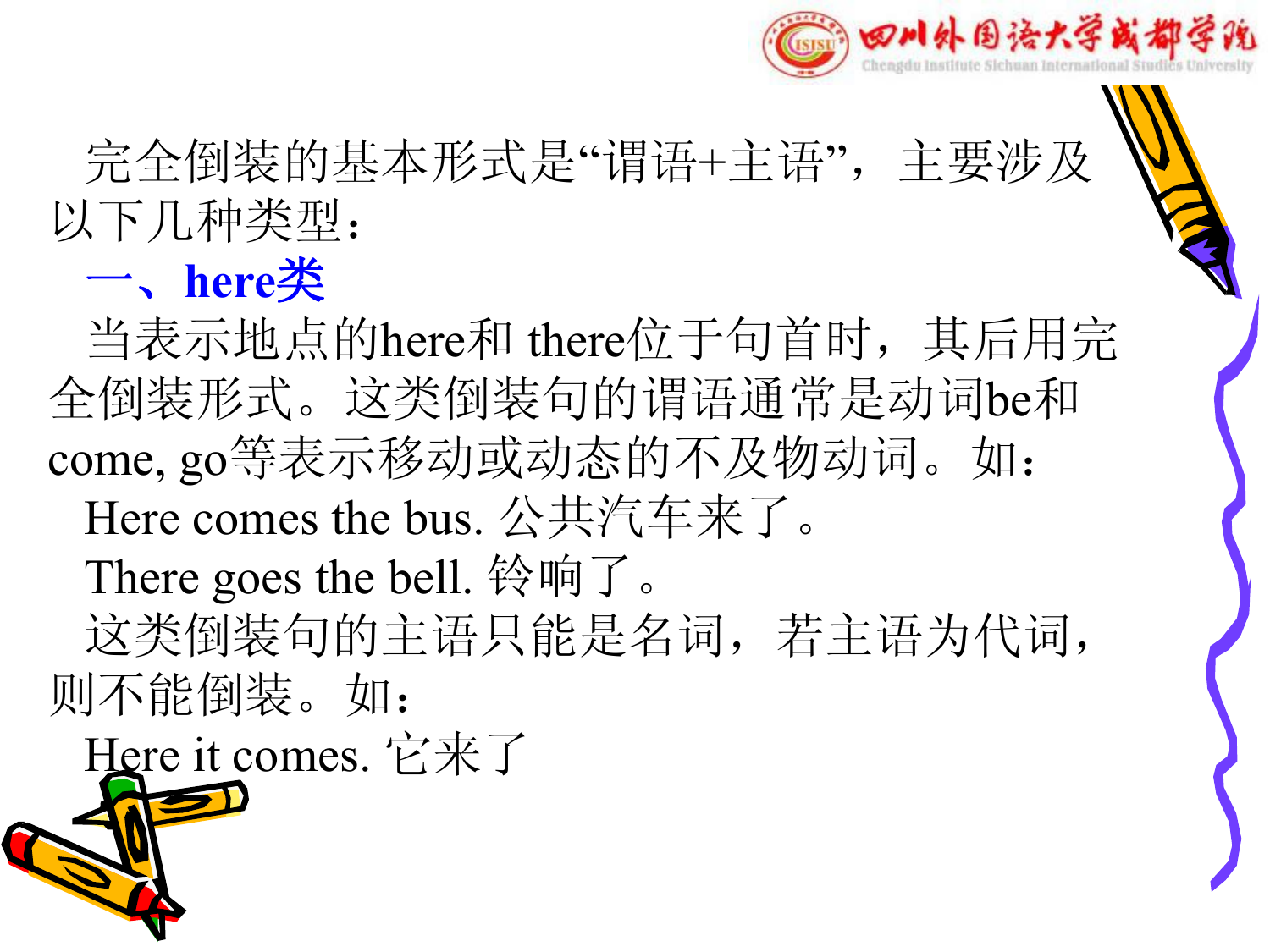



副词away, down, in, off, out, over, round, up 等位于句首时,其后也用完全倒装语序。这 类倒装句的谓语通常表示动态的不及物动词 。如:

Away went the runners. 赛跑选手们跑远了。 Round and round flew the plane. 飞机盘旋着

 $\circ$ 

这类倒装句的主语也只能是名词,若主语为 47则不用倒装。如: Away he went. 他跑远了。 pwn it came. 它掉了下来。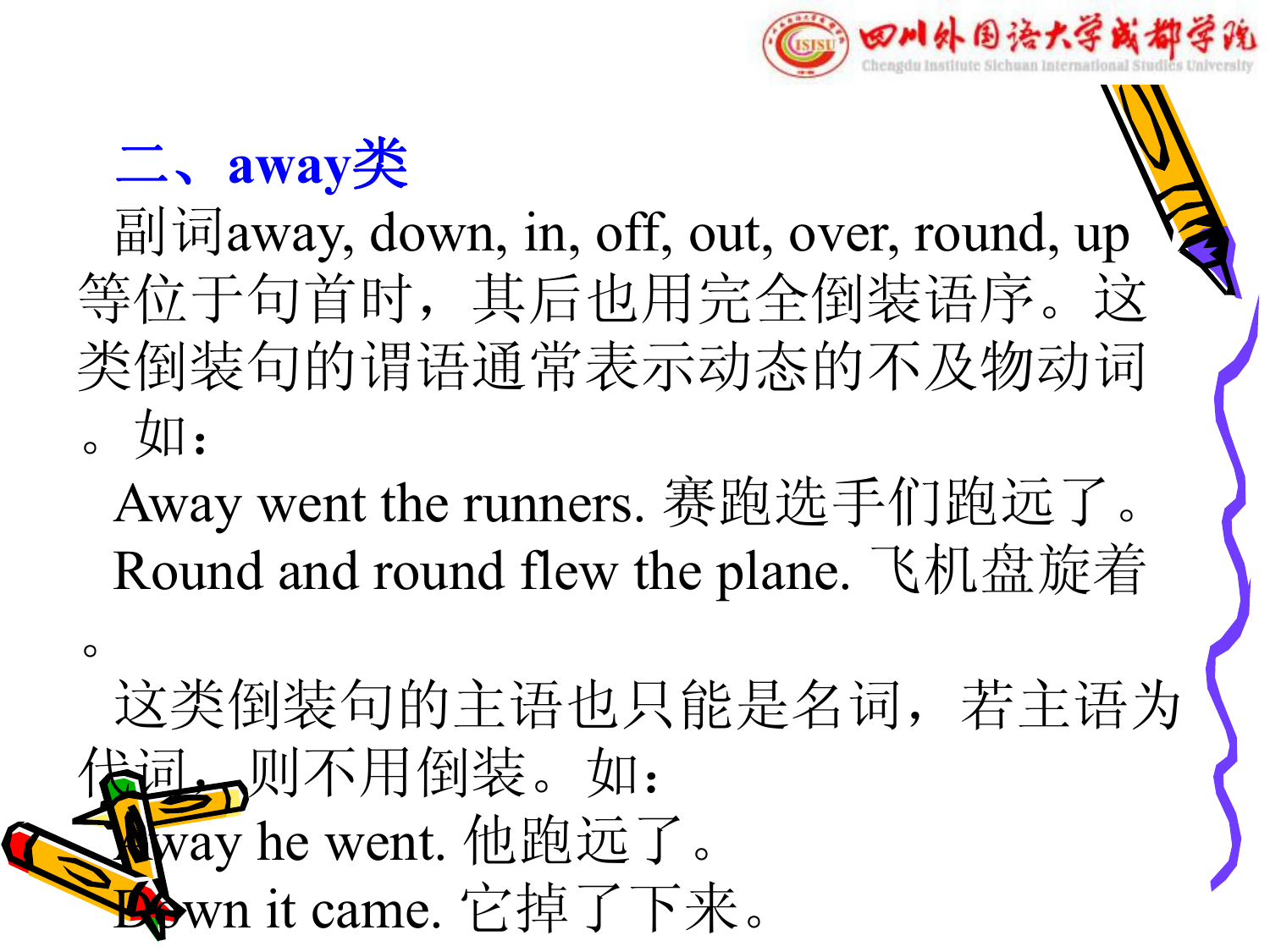#### 三、状语或表语类 (Gsi) 2M外围资大学



为了保持句子平衡或使上下文衔接紧密, 有时可将状调 语置于句首,句中主语和谓语完全倒装。如:

Among these people was his friend Jim. 他的朋友吉姆就在 些人当中。

By the window sat a young man with a magazine in his hand.  $\hat{\mathbb{B}}$ 户边坐着一个年轻人,手里拿着一本杂志。

在表语置于句首的这类倒装结构中,要注意其中的谓语应与 其后的主语保持一致,而不是与位于句首的表语保持一致。比 **较:** 

In the box was a cat. 箱子里是一只猫。 In the box were some cats. 箱子里是一些猫。 四、非谓语动词类

有时为了强调,可将谓语部分的现在分词、过去分词或不定 式置于句首,从而构成倒装。如:

BETHINg beside the table was his wife. 站在桌旁的是他的妻子 be carefully considered are the following questions. 下列问 题要仔细考虑。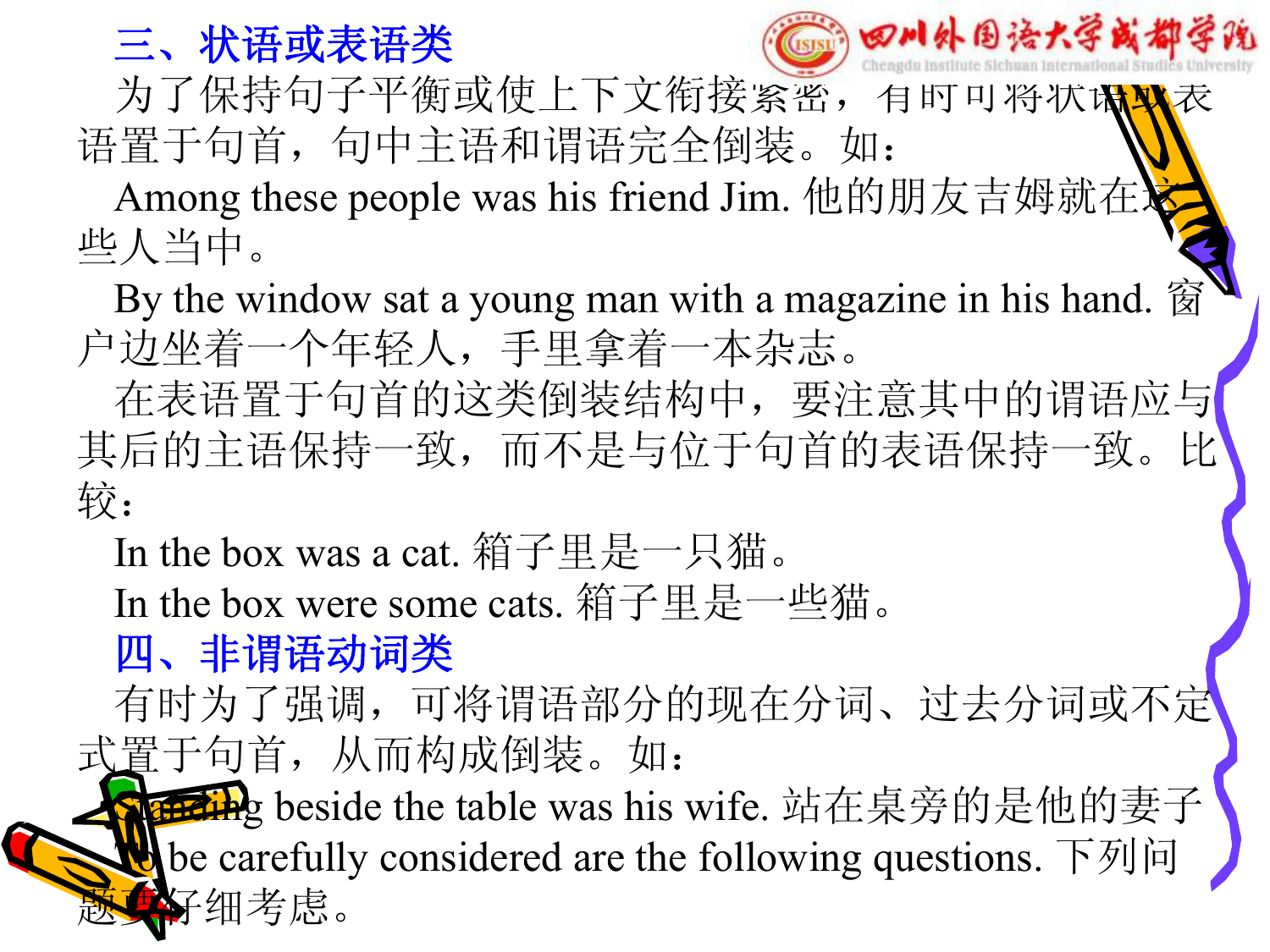

The plane takes off at 9' o clock . 飞机九点钟起飞 The train leaves in five minutes' time. 火车五分钟后开 车。

"**give**" **in the sense of** "**organize**"**:** to give a banquet to give a cocktail party to give a press conference to give a dance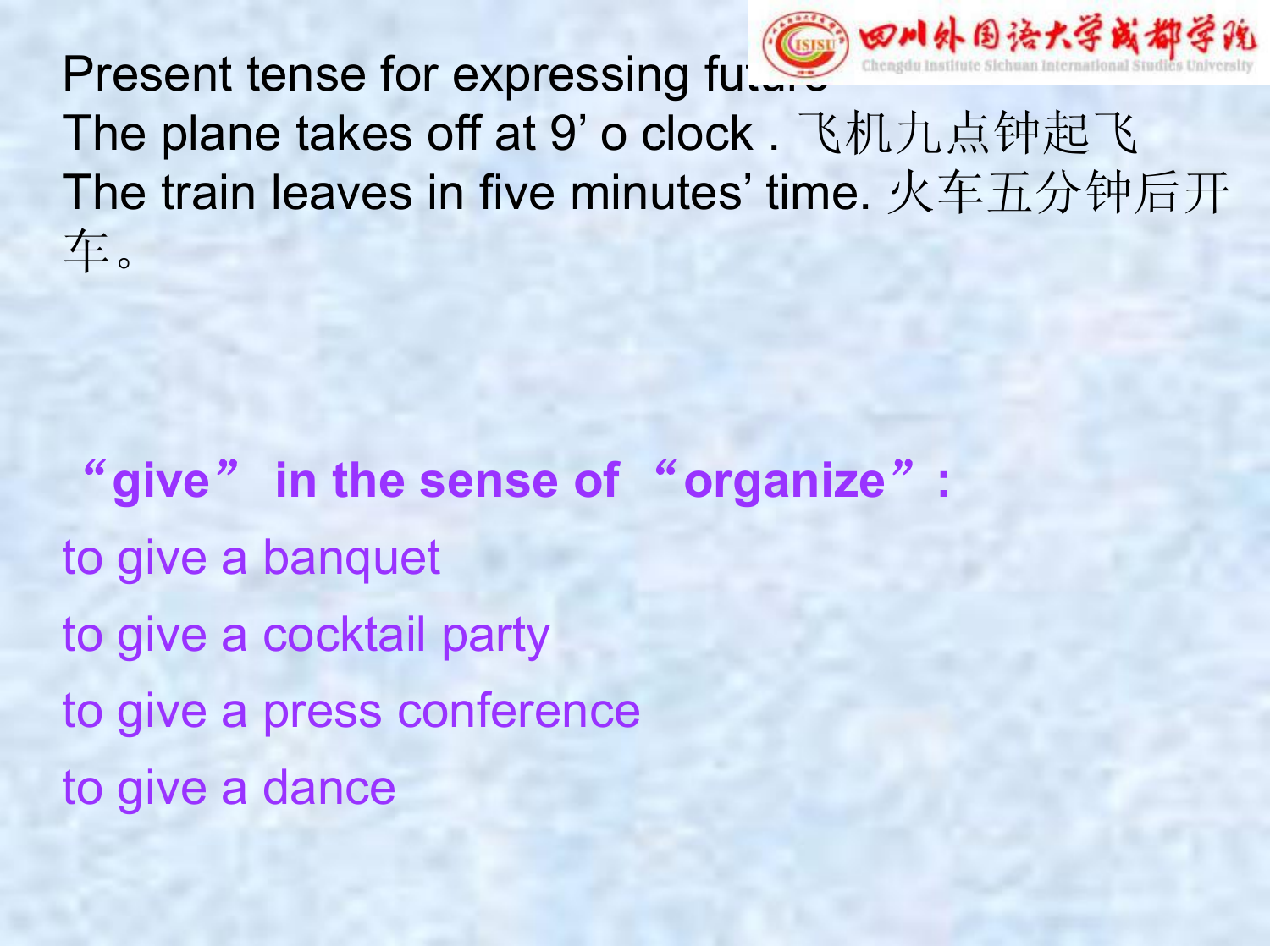

### $\bullet$  My love: my sweetheart. The word "love" here is used as a term of endearment.

My love is like a red, red rose, --- Robert Burns (1759-1796)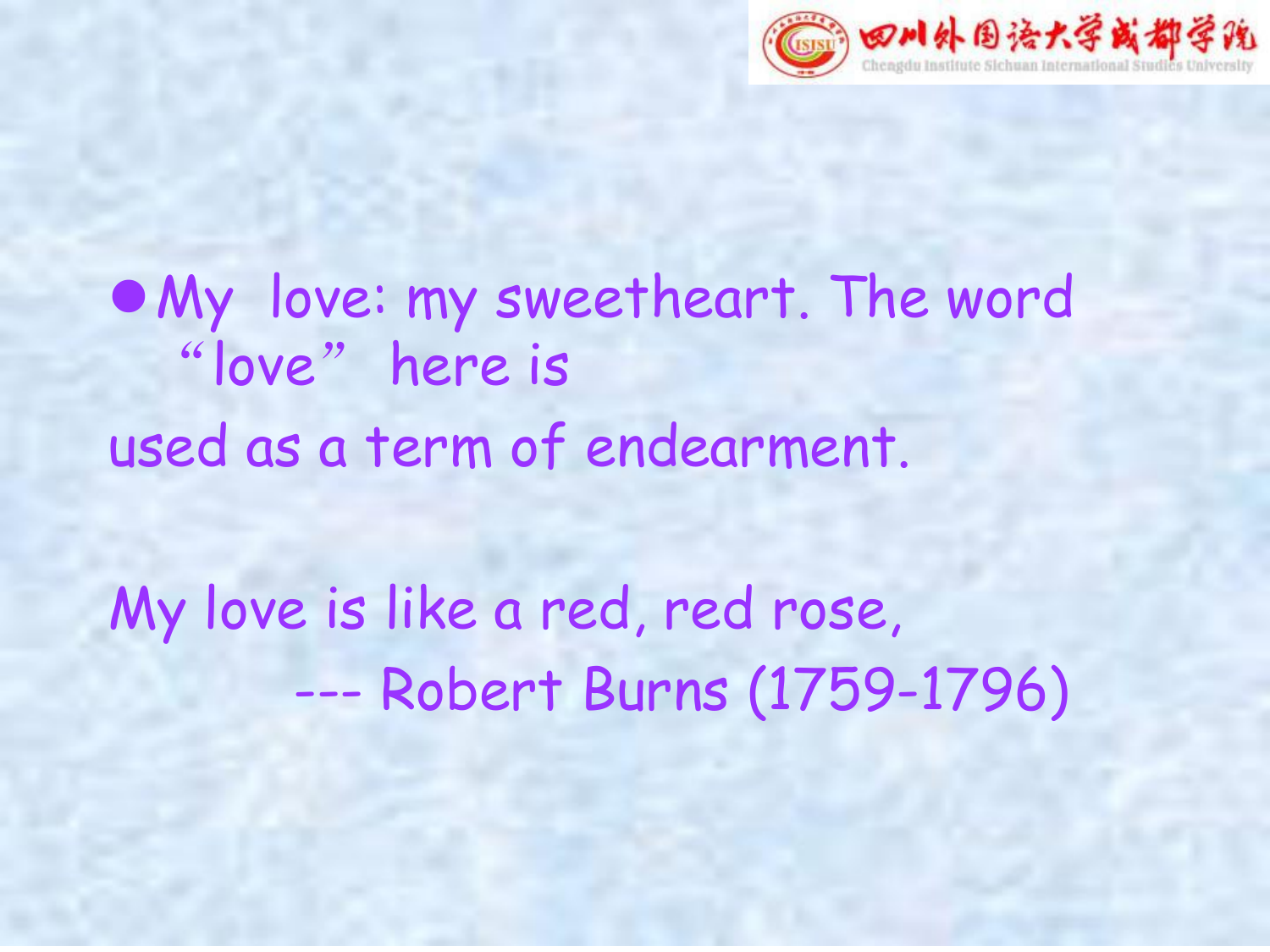- 
- 接在动词之后对主语起着解释或描述作用的成分, 补。
- 形容词作主补
- They married young.他们结婚时还年轻。
- He died happy.他怀着幸福的心情死去。
- ed分词作主补
- He fell asleep drunk.他睡着的时候醉醺醺的。
- 名词作主补
- He died a poor man.他死时很穷。
- 表语(又叫作主补)
- Africa is a big continent.
- 非洲是个大洲。

hat remains a puzzle to me.



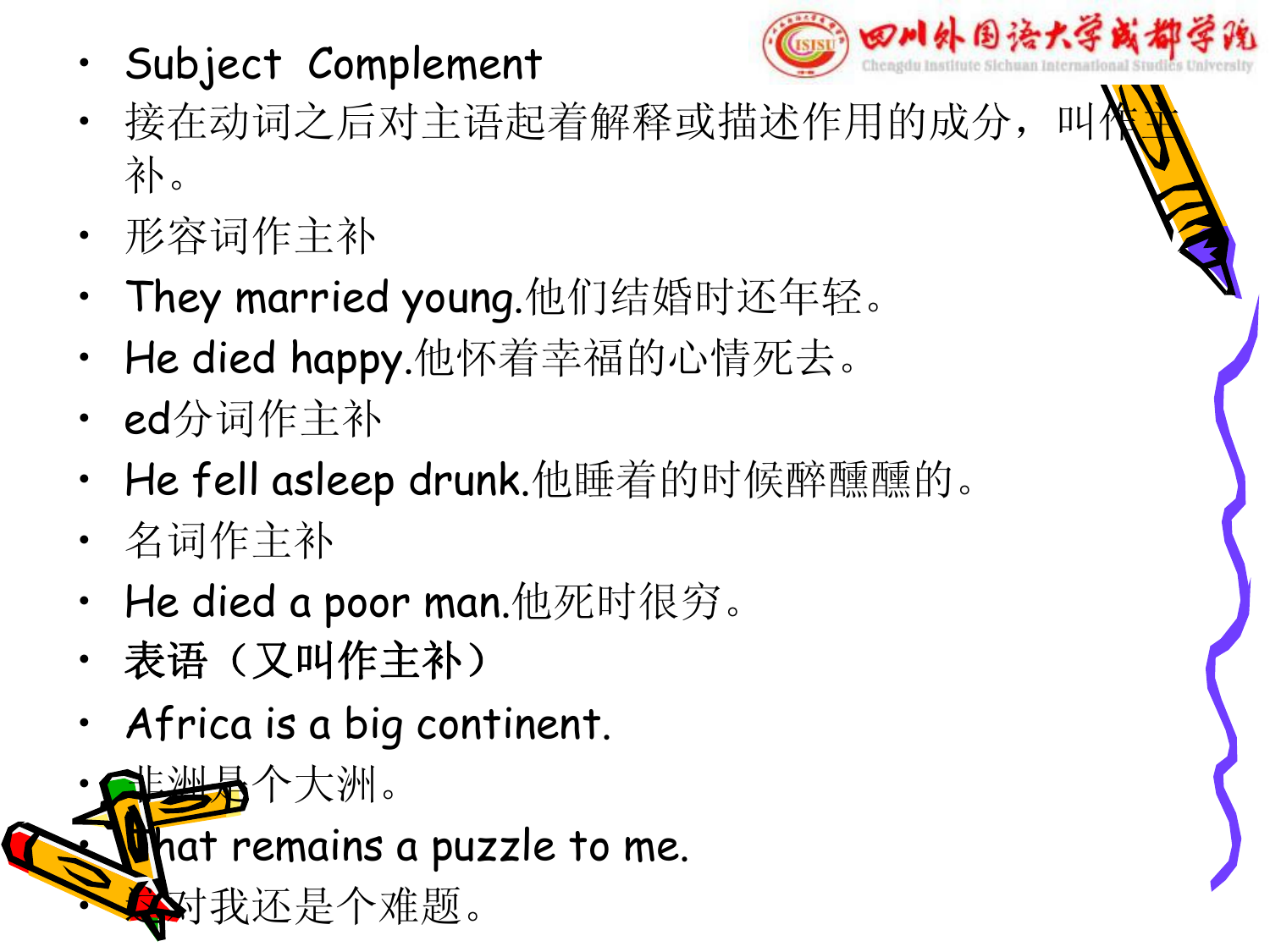

- dance to the sound of the harp: to dance according to the sound of the harp.
	- e.g. The snake would then dance to the music.
		- The soldiers marched through the square to the drumbeat.

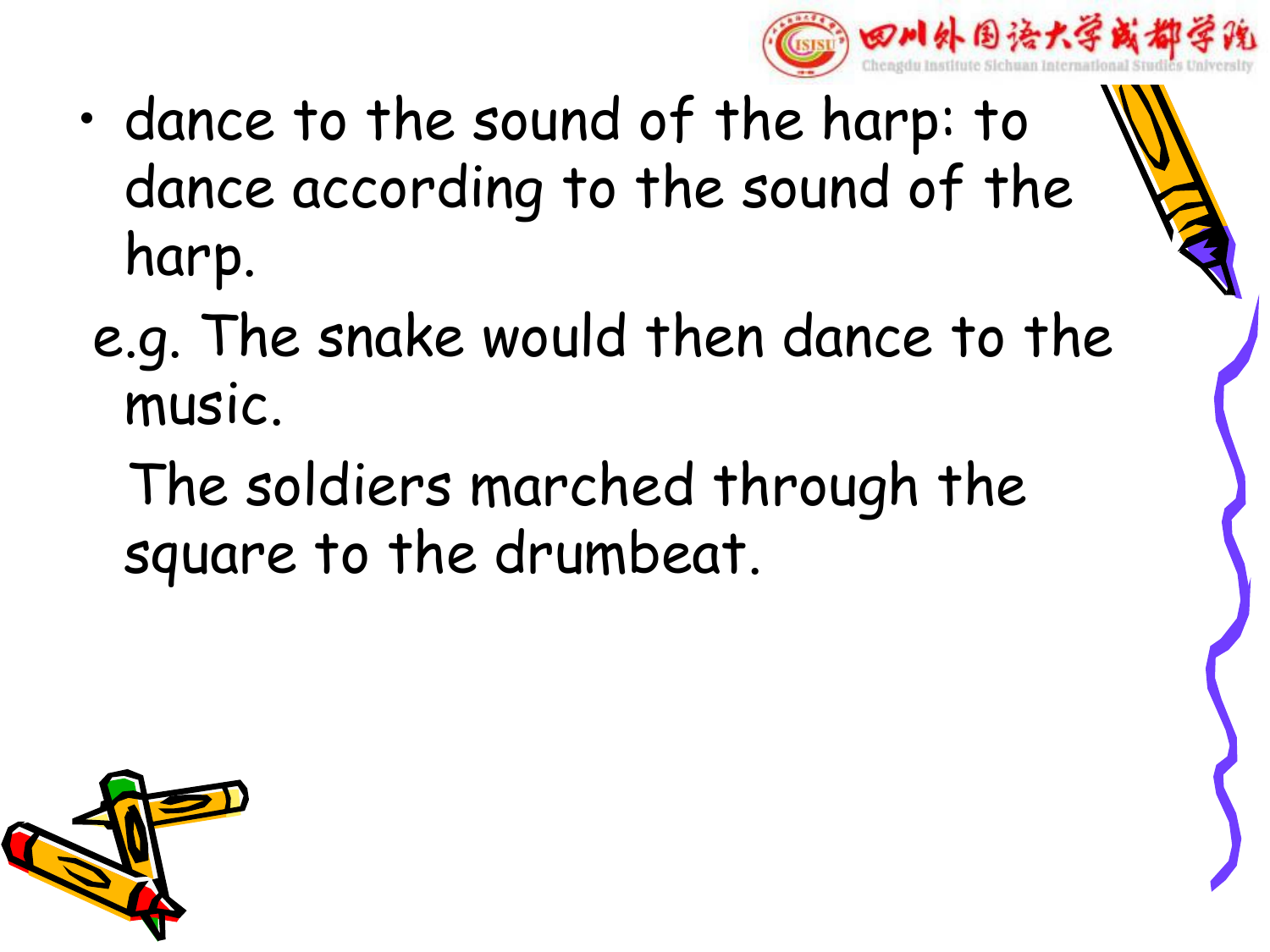

l **(with) + n/pron+ present participle/ past participle / prepositional phrases/to-infinitive/adj/adv. The murderer was brought in, with his hands tied behind his back. He sat in front of the young people, his dusty face masking his age. The old man stood there, with his back against the wall. The boy raised his head with his eys full of wonder and mistery.**

والمعاد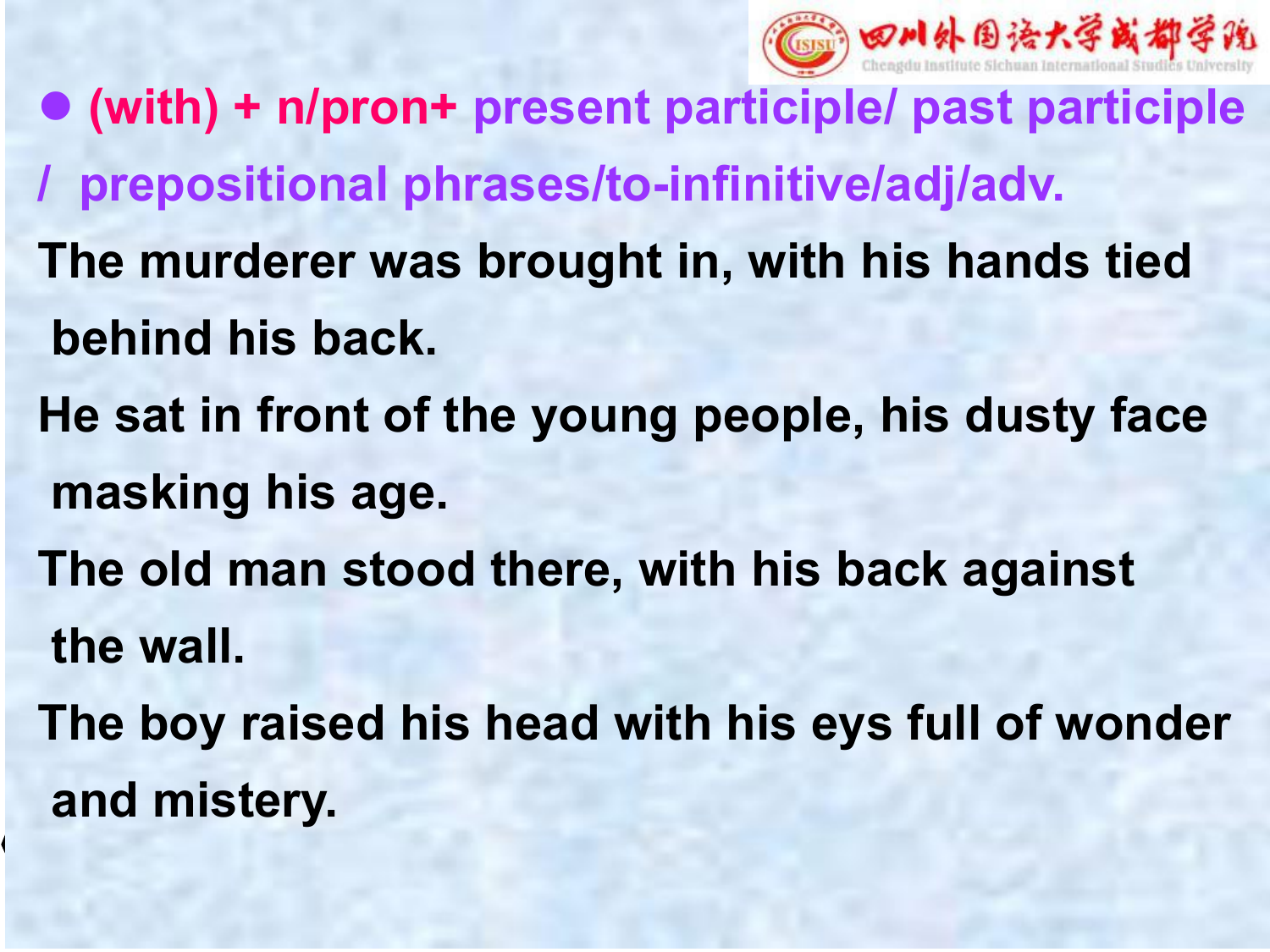

- **He stood there trembling, with his face red with cold.**
- **He left Italy with his heart broken.**
- **The naughty boy stood before his teacher with his head down.**
- **With ten minutes to go, you'd better hurry.**
- **With Mary to help him, he is sure to**

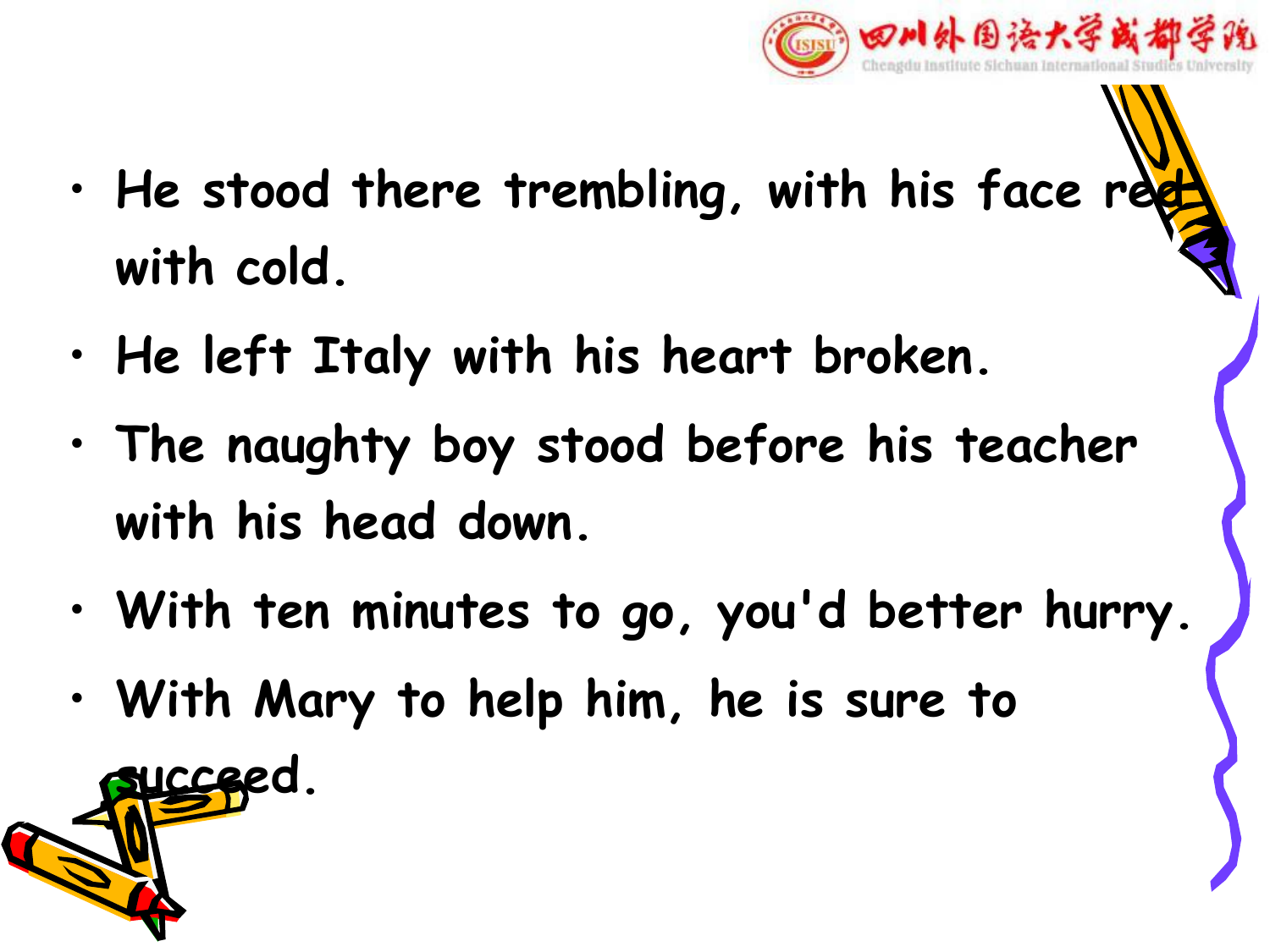

- l **Something of a sth.: to some degree, e.g.**
- **She found herself something of a celebrity.** 她意识到自己已小有名气**.**
- **She is something of a dentist in our village although the methods she uses are quite crude.**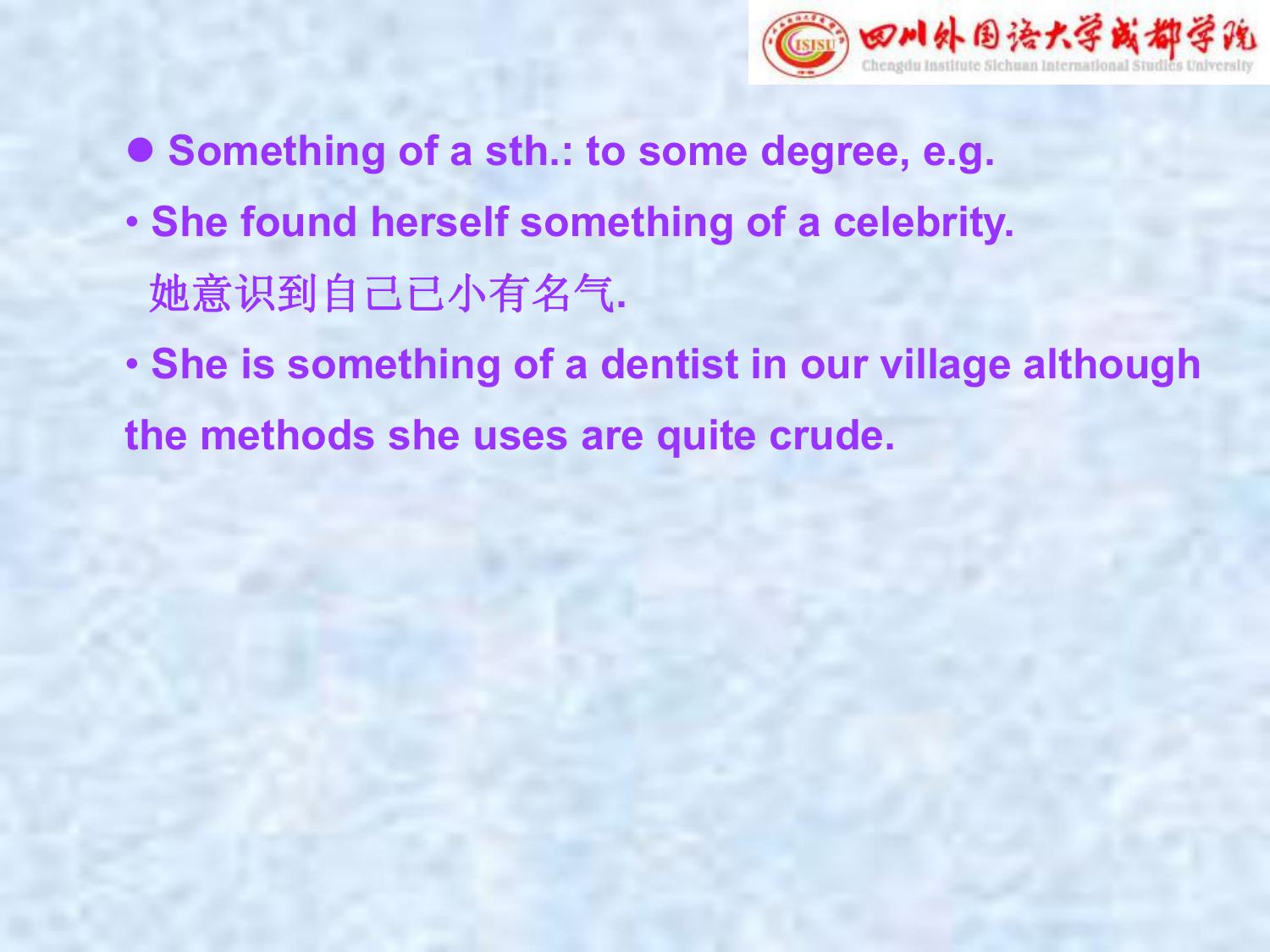

## Review It's something \_\_\_\_ I thought I would not do.

A. Which B. What C. That D. /

For want of in want of She didn't finish her study \_\_\_\_ enough money.

The men in the world are <u>\_\_\_</u> enough hey to prove their success.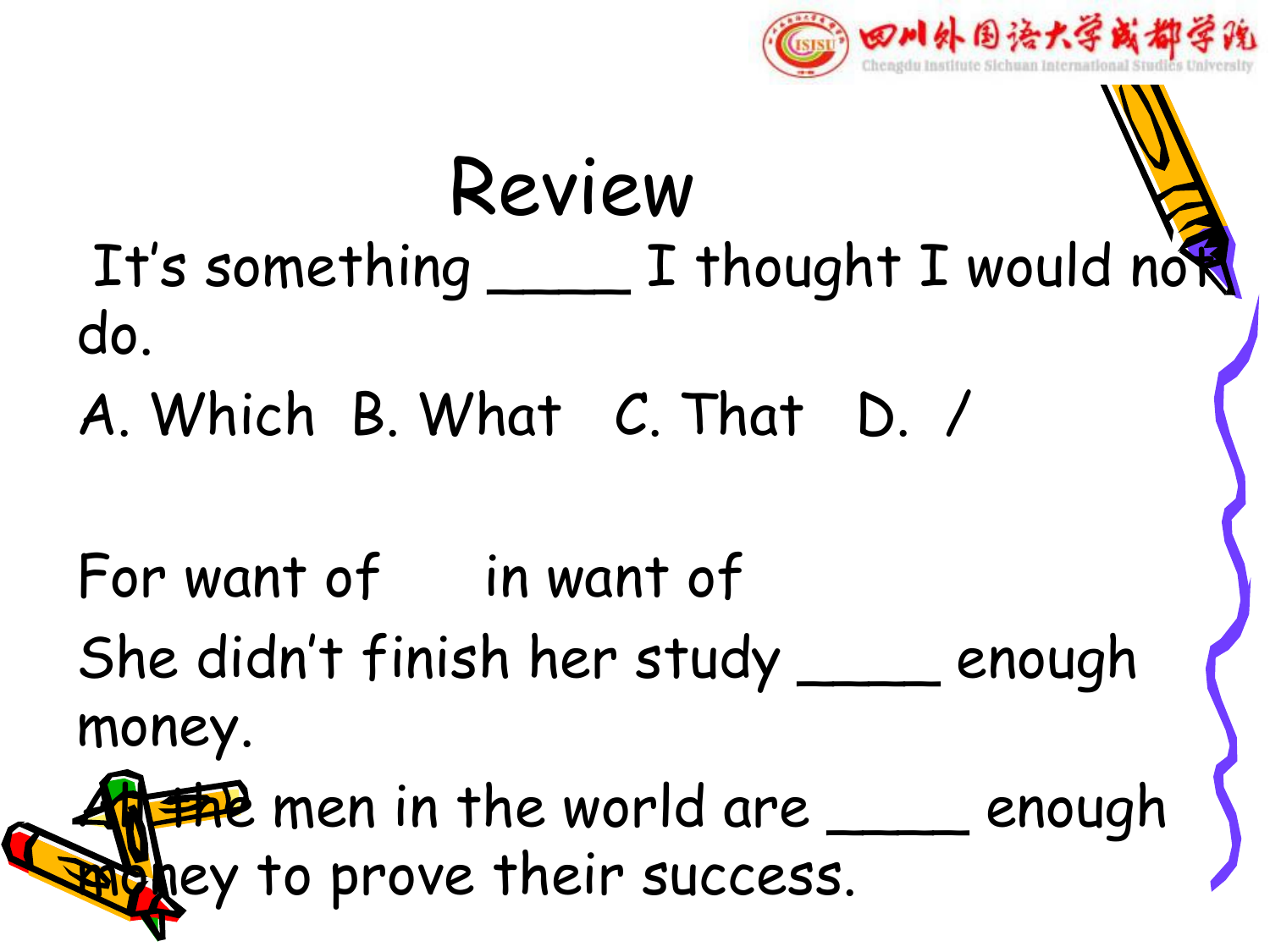他也算得上是个负责人的男人。 He is something of a responsible man . 她手里拿着一本书走了进来。 She came in, with a book in her hand. In the letter these words, "I love you all the same state of the state of the state of the state of the state of the state of the state of the state of the state of the state of the state of the state of the state of the state of the state of the state of t ". **B.** were **C.** saw **D.** found **\_\_\_\_\_\_\_\_\_ he followed my advice, he would have succeeded. A. When B. If C. Had D. Has**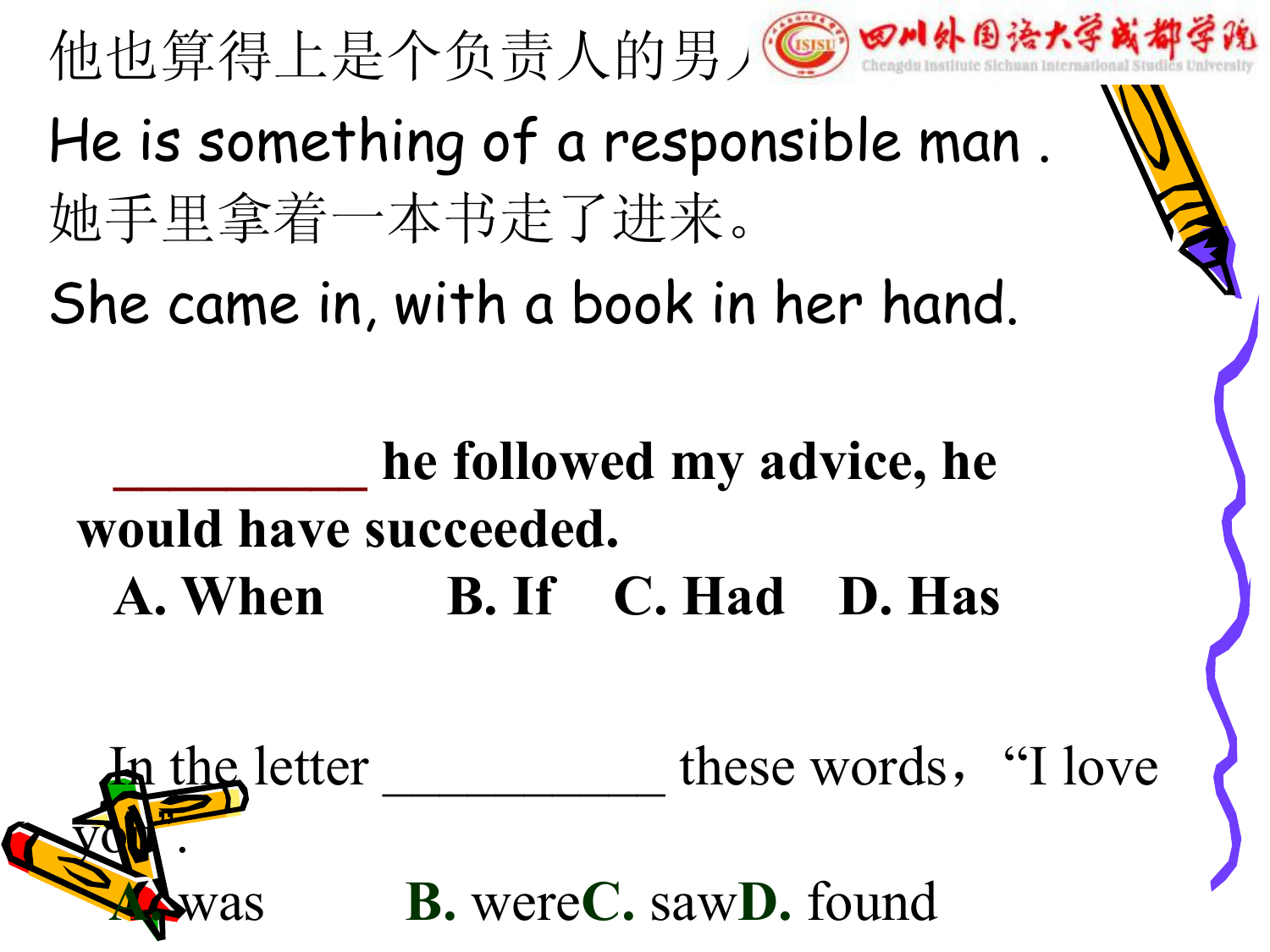

- Part Two (paras. 13-44)
- A. The Nightingale looked for a red rose  $\mathcal{A}$ but couldn 't find any. (paras.13-22)
- B. The Nightingale found the only way to get a red rose and she decided to do so. (paras.23-33)
- C. The Nightingale built a red rose at the cost of her life. (paras.34-44)

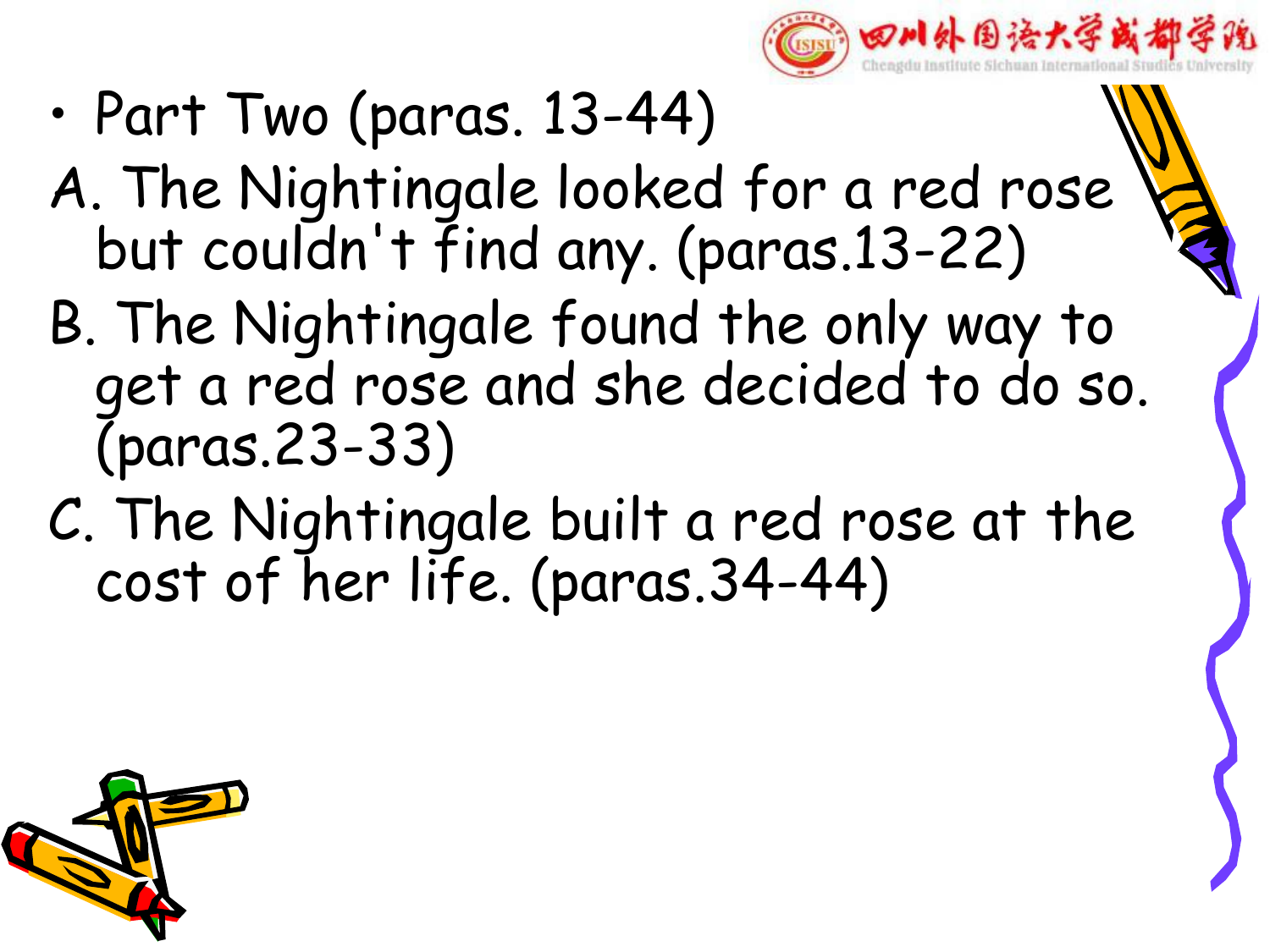

- $\cdot$  A. The Nightingale looked for a red ro. but couldn 't find any. (paras.13-22)
- a. How many rose-trees did the Nightingale ask for a red rose? Where are they?
- b. How did they describe their own roses?
- c. Why can 't they offer a red rose respectively?

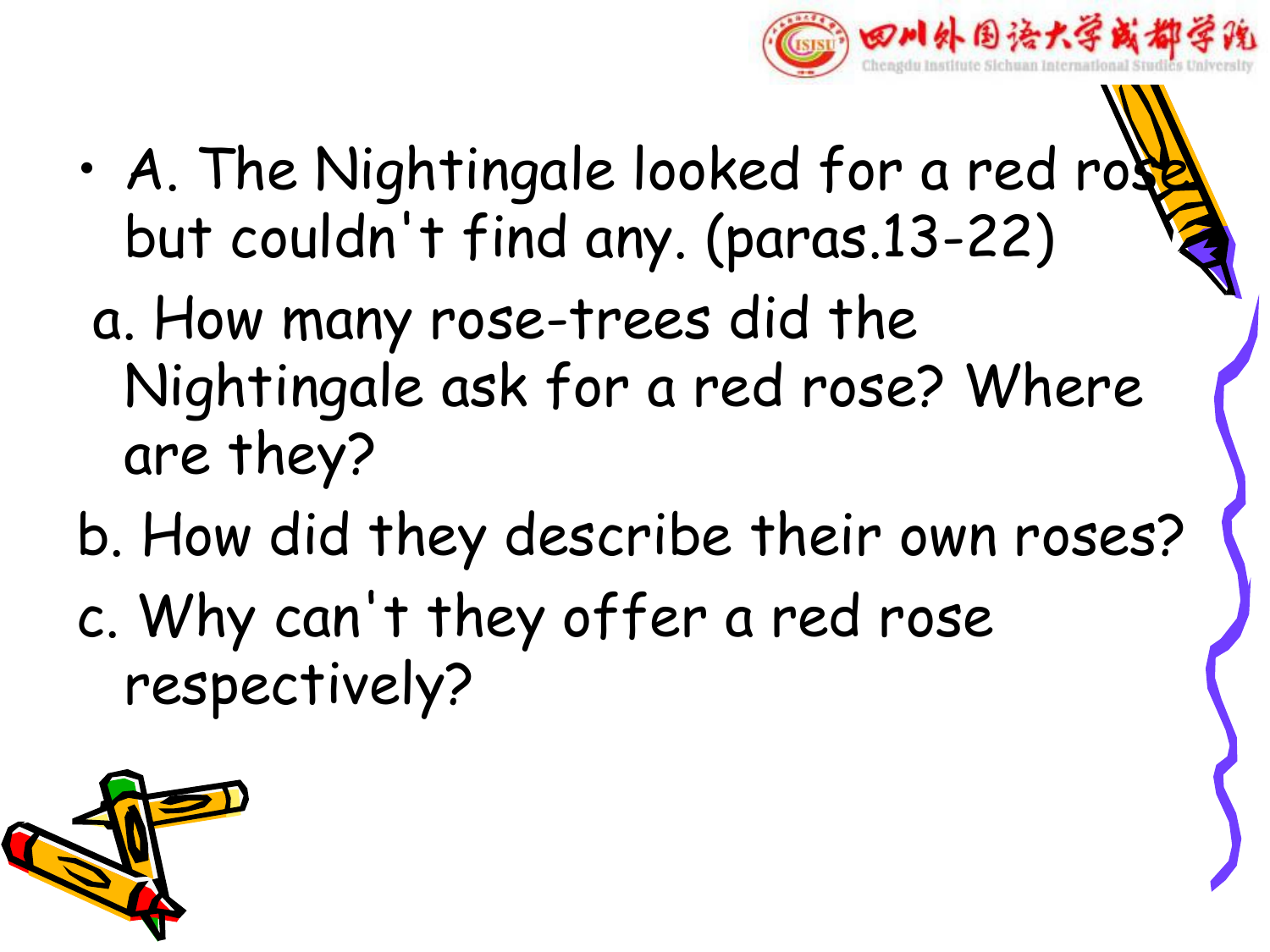

- Sweet air
- Sweet songs
- Sweet music
- Sweet wine
- Sweet flower
- Sweet cakes
- Sweet smile
- Sweet temper

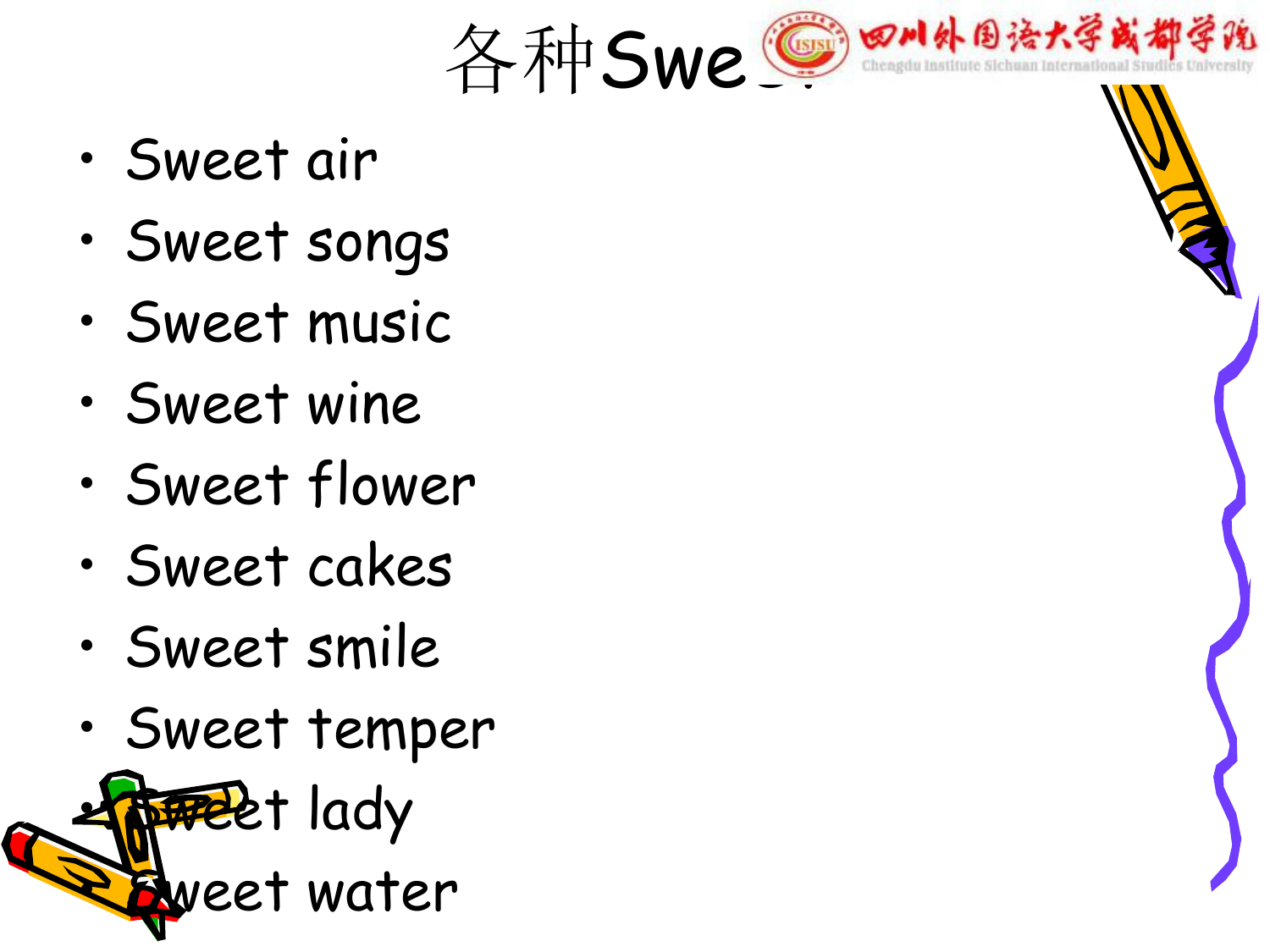

• As white as the foam of the sea: this is a simile --- an expression that is used to compare two distinctly different things, using the word as or like. More examples: as yellow as the hair of the mermaiden.(para.19) as red as the feet of the dove (para.22) (as) crimson as a ruby (para.41) For the next two years I was as busy as a squirrel storing nuts for the winter.

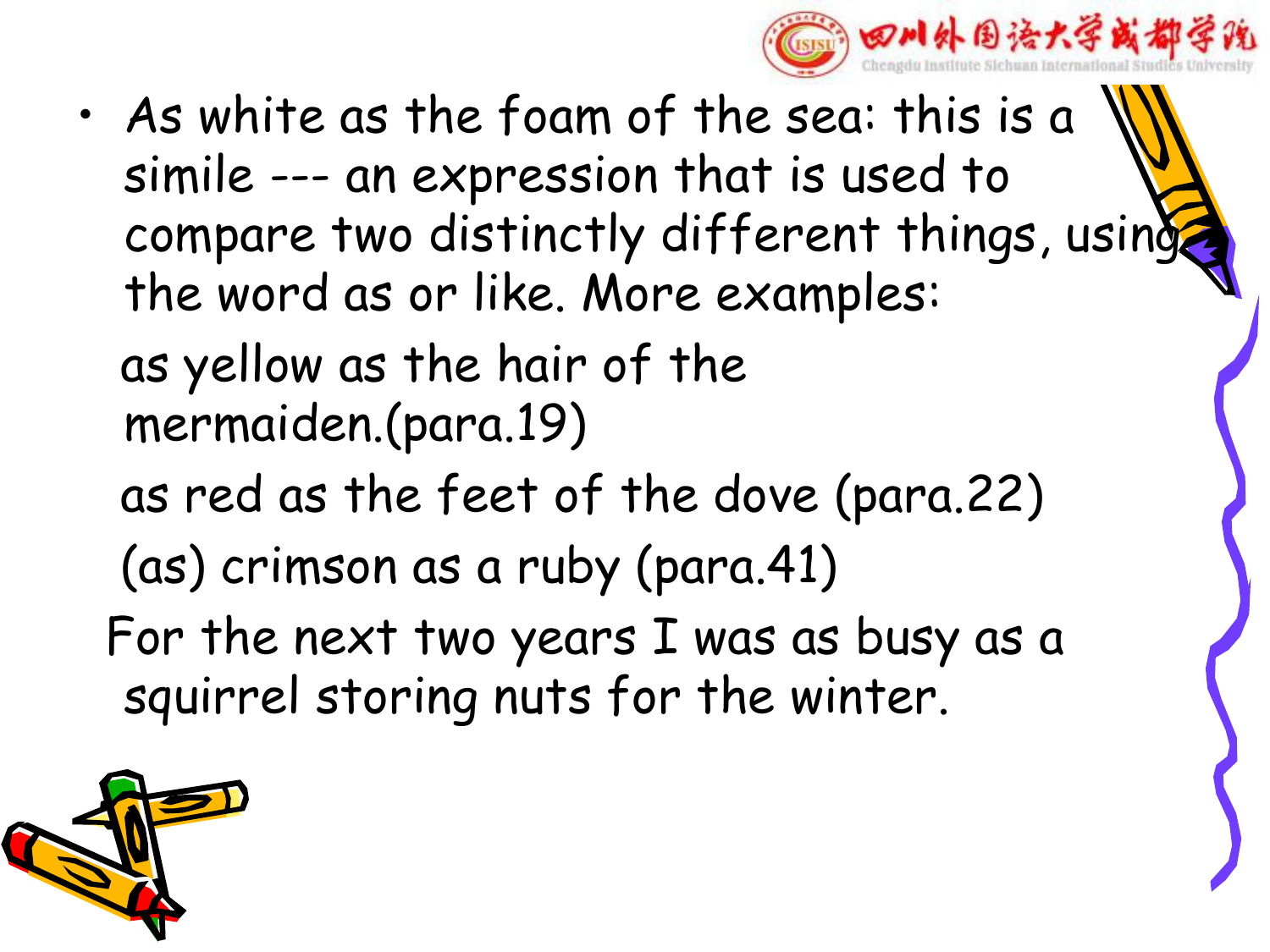

- as blind as a bat 有眼无珠(像蝙蝠一样瞎) as blind as an owl 瞎透了(像猫头鹰一样瞎) as busy as a bee 极忙碌(像蜜蜂一样忙碌) as cool as a cucumber 极为冷静的(像黄瓜一样冷静) as easy as a pie 极容易(像馅饼一样容易) as lively as a cricket 极活泼(像蟋蟀一样活泼) as mild as a dove 非常温和(像鸽子一样温和) as poor as a church mouse 赤贫的(像教堂的老鼠一样 穷)
- as proud as a peacock 极骄傲(骄傲得像只孔雀) as strong as a horse 健壮如牛
- as stupid as an owl 极愚蠢(像猫头鹰一样愚蠢)

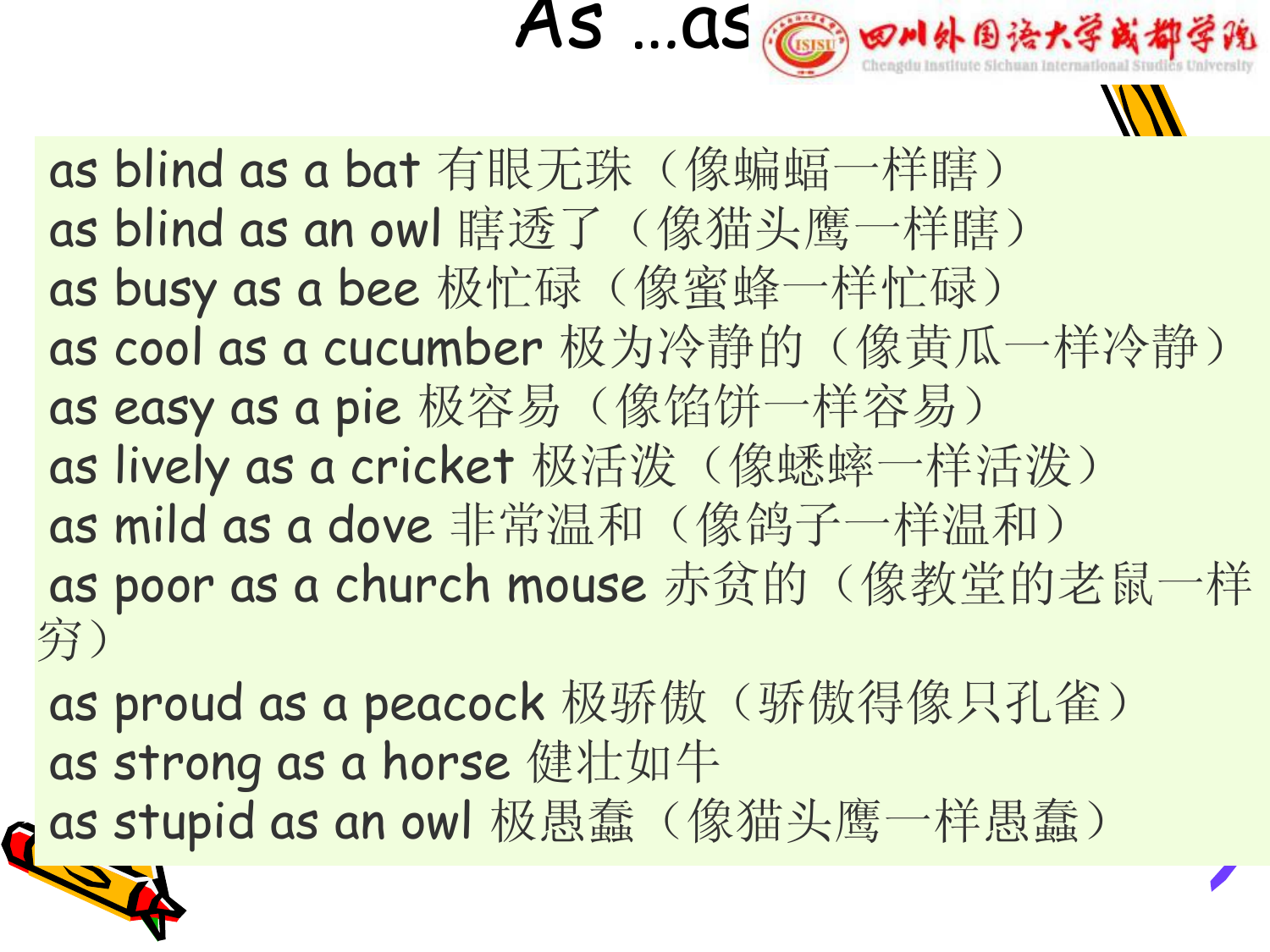

l**… and redder than the great fans of coral. Notice the metaphorical use of the word** "**fan**" **, which refers to anything resembling a fan. Other examples: The mouth of a river The foot of the page The northern face of the mountain The eye of a needle The teeth of a saw The tail of a comet**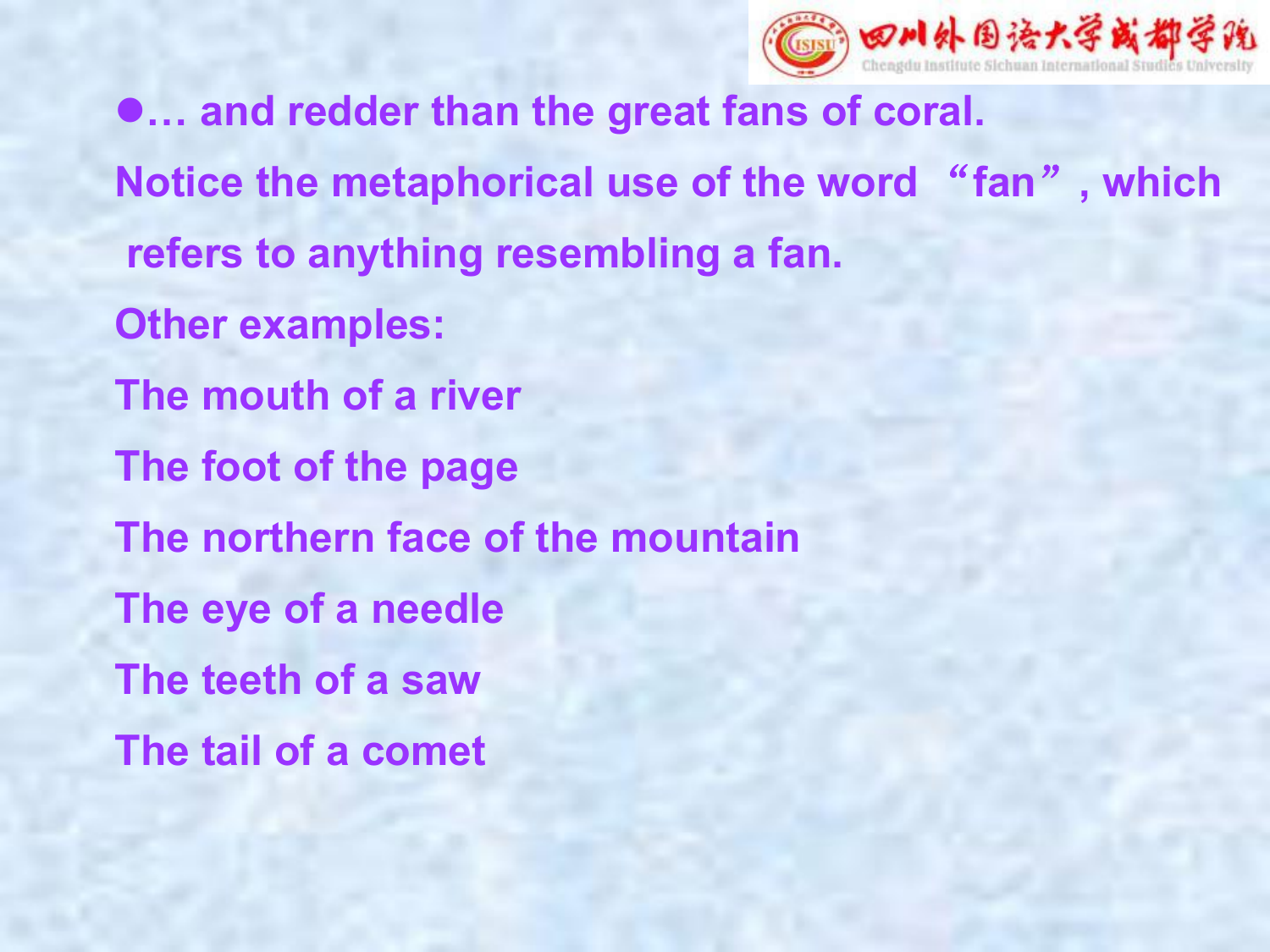

- nip the buds: stop the growth of the buds
- nip sth in the bud: to prevent sth from becoming a problem by stopping it as

soon as it starts.<br>eg. Their policy was to throw the first person who dared to protest openly into prison so as to nip it in the bud.

You must take immediate action and nip it in the bud. Otherwise this ecnomic slewdown could easily snowball into a **Erious recession.**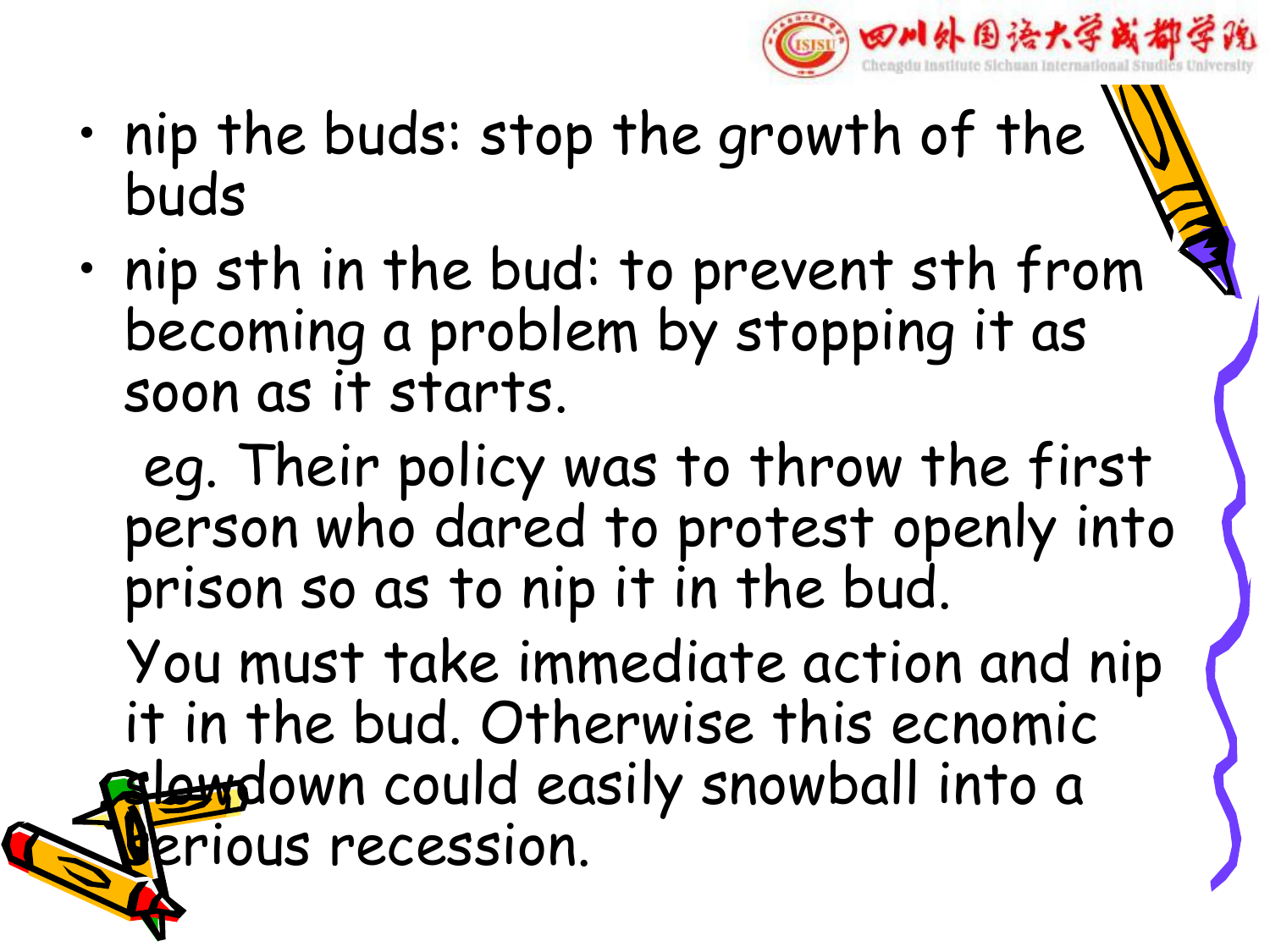

**and: as a result of this**

**More examples: One step forward, and he would fall down the cliff. Come late again, and you are fired. Give it one little push,and it will collapse.**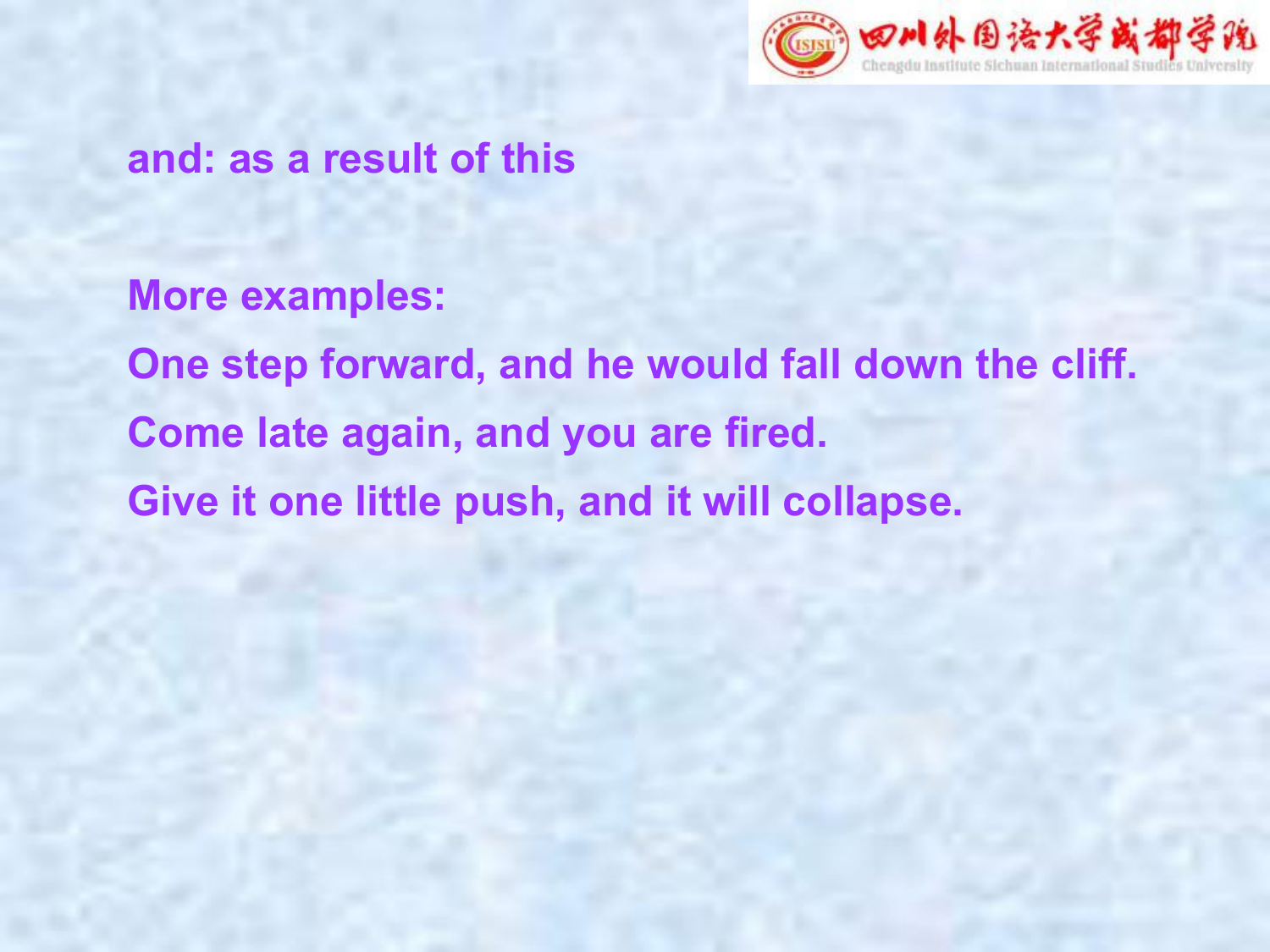

• Questions for paras.23-33

a. what is the only way to get a red rose?

- b. Did the nightingale decide to do what she was told to at once or not?
- c. Did the nightingale tell the student the decision?

Did the student understand her?

- •The tree that produced red roses said that the Nightingale had to sing all night with her breast against a thorn till it pierced her heart.
- •The Nightingale thought the love of man was more important than her life.

**Fel**Nightingale told the Student about her pcision to sacrifice her life for his love, but e Student failed to understand her.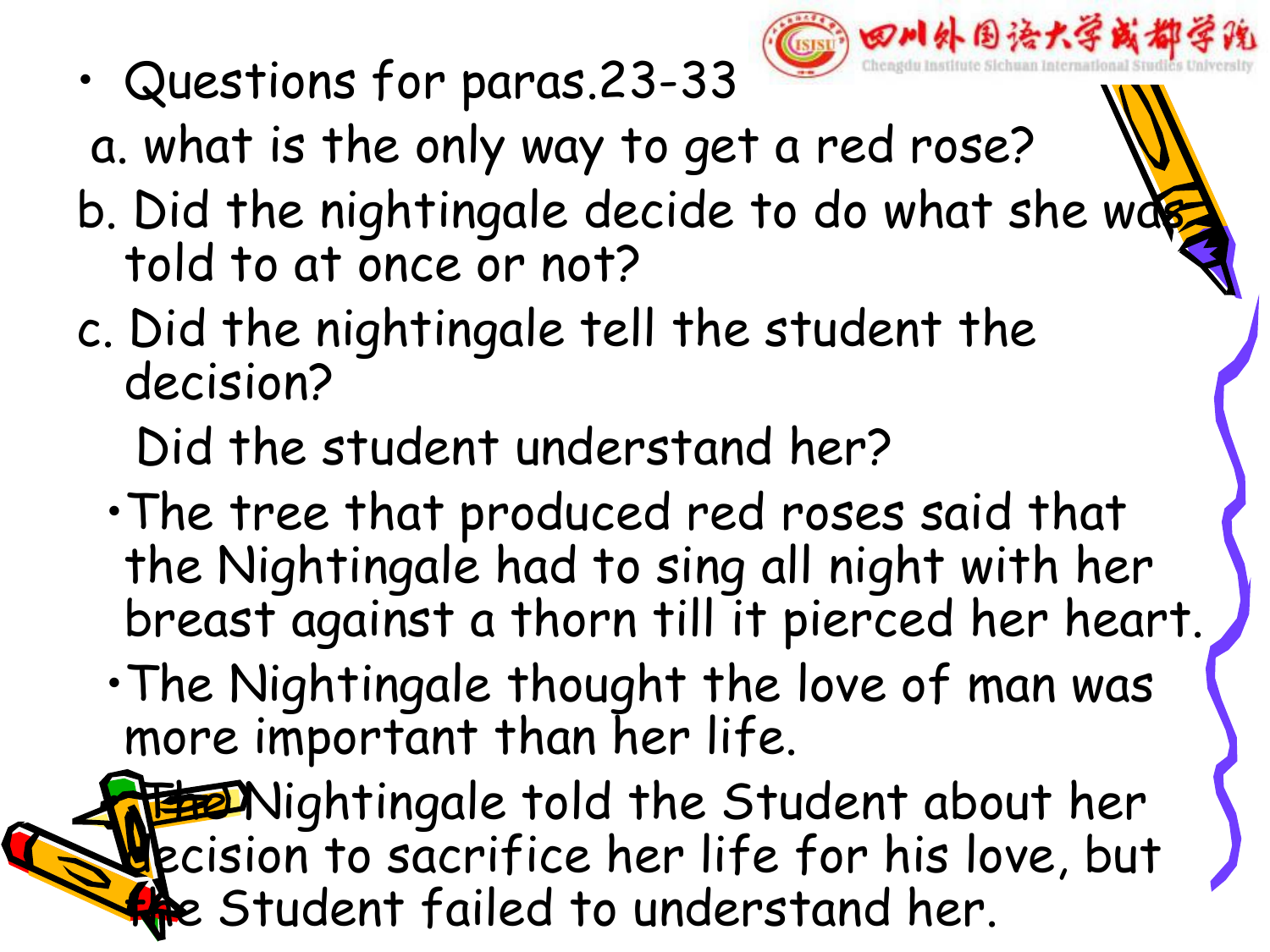

- Is there no way by which I can get it? Sometimes the relative pronoun has a preposition before it. In these relative pronoun you have to use "which" for things and "whom" for people.
	- e.g. 1. The importance of agriculture is something on which we all seem to agree.
	- 2. It was four o ' clock, the hour at which his father had always called him to get up and help with the milking.

35My personal secretary is the only person to whom I tell my business plans.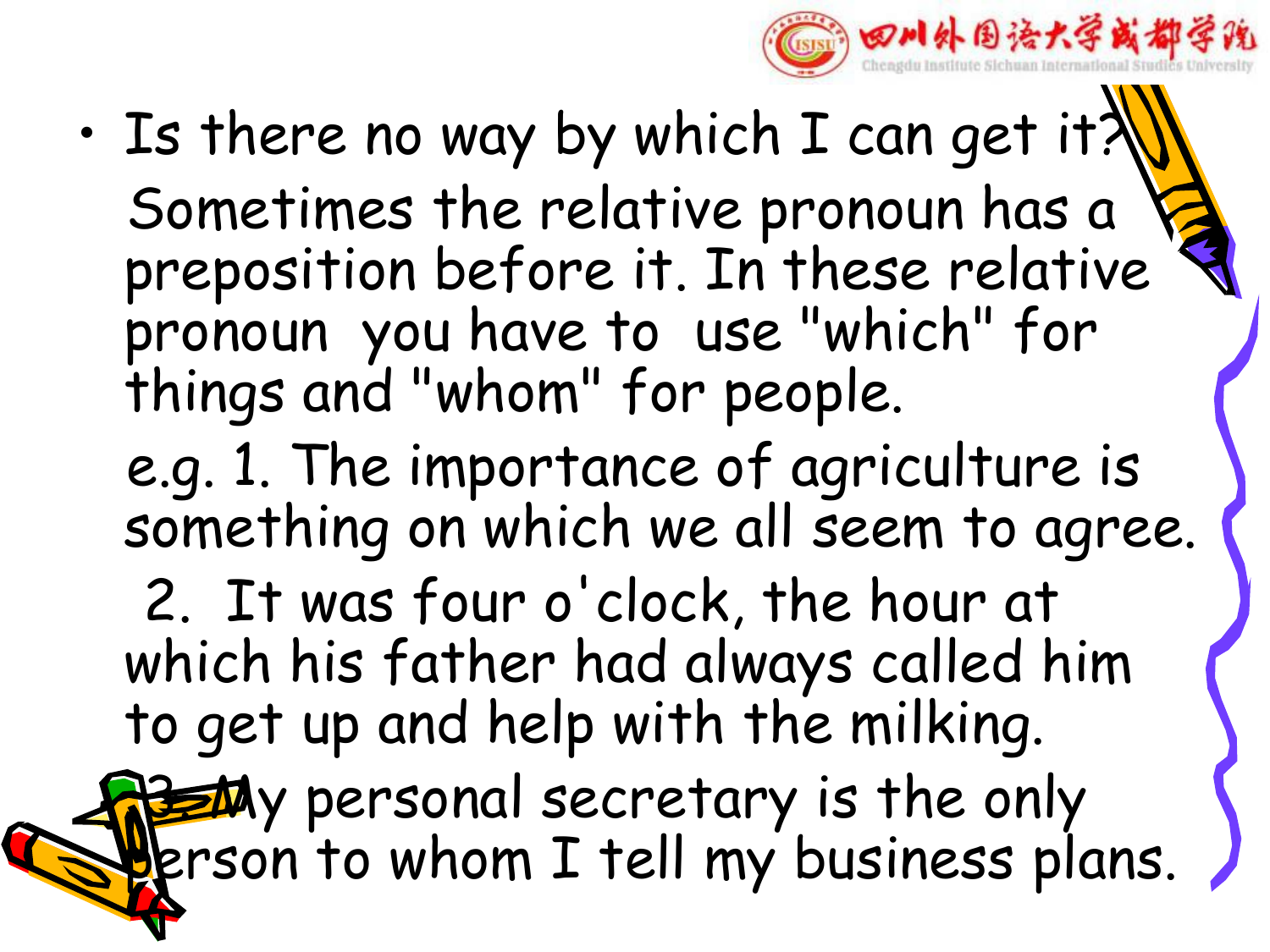

• What is the heart of a bird compared to the hear a man?

The heart of a bird is nothing compared to the heart of a man. In other words, for the Nightingale, the Student's love is much more important than her life.

- It is an example of a rhetorical question --- questions asked not to invite an actual reply, but to achieve an emphasis stronger than a direct statement.
- e.g. What have I done?

Don 't you want to be useful like your brothers? Who knows how long we 'll have to wait? How can you speak to an elderly gentleman like that?

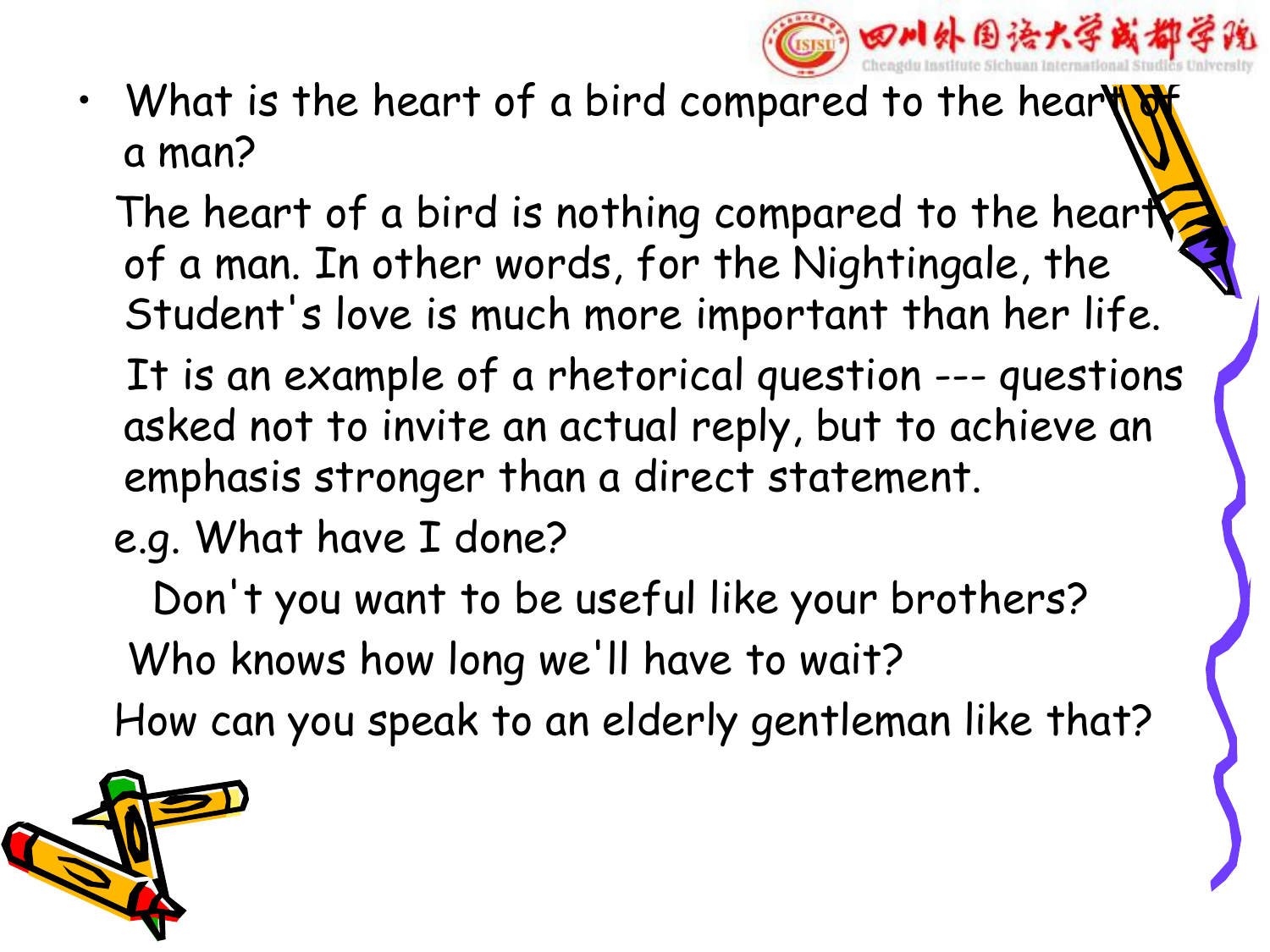

**She swept over the garden. (para 28)**

**A new broom sweeps clean. (proverb)**

A terrible storm swept across the whole city.<br>The general's eyes swept over the soldiers, and he gave **the order to attack.**

**You can**'**t say they are all corrupt. That**'**s too sweeping. There might be a few exceptions.**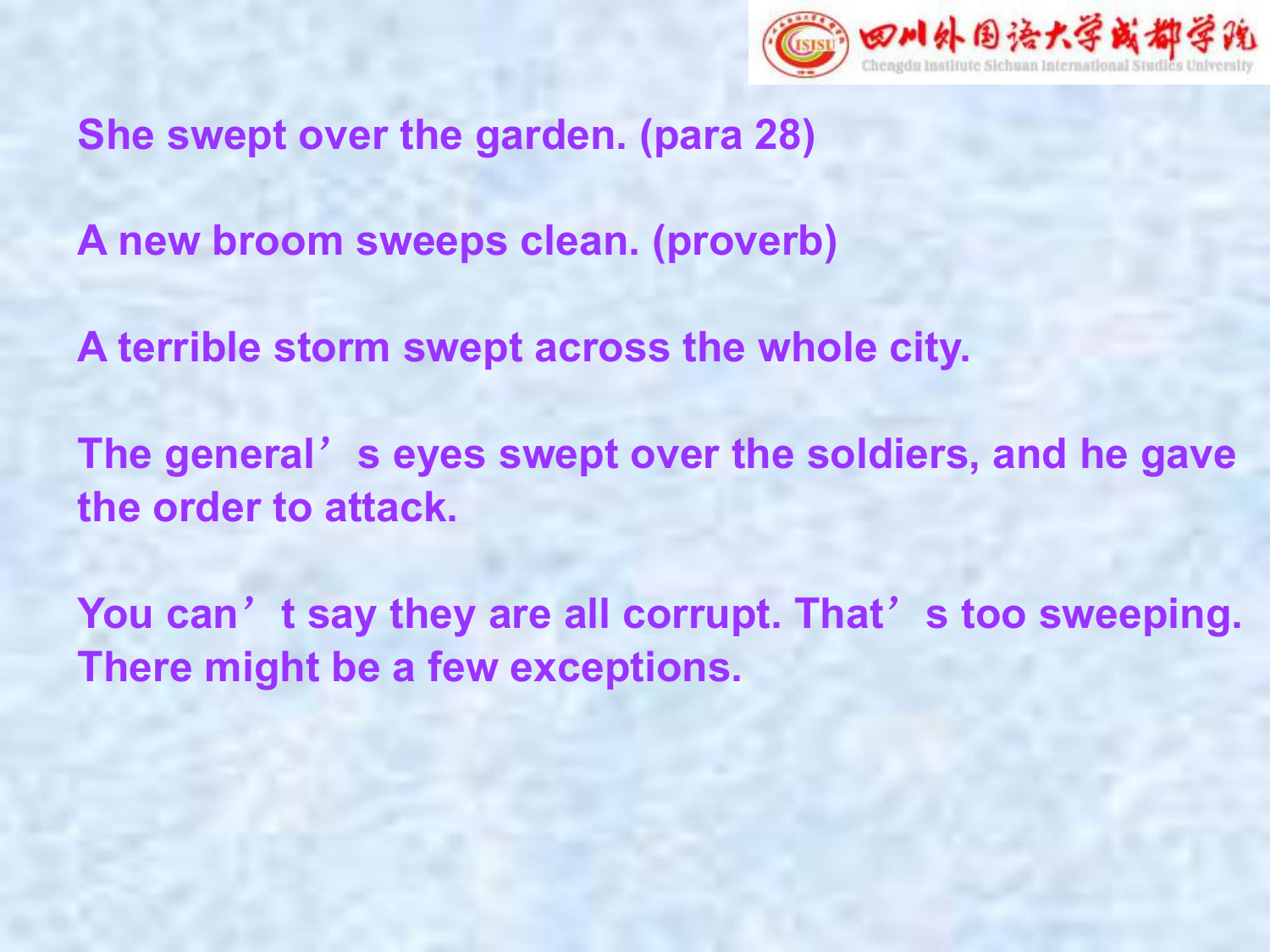

**It**'**s all style. All: apart from style, there is nothing else. e.g.** •**He is as strong as a horse. He is all muscle.** •**Don**'**t listen to him. It**'**s all stuff and nonsense.** •**He was all hot air. A lot of beautiful words, but completely meaningless.**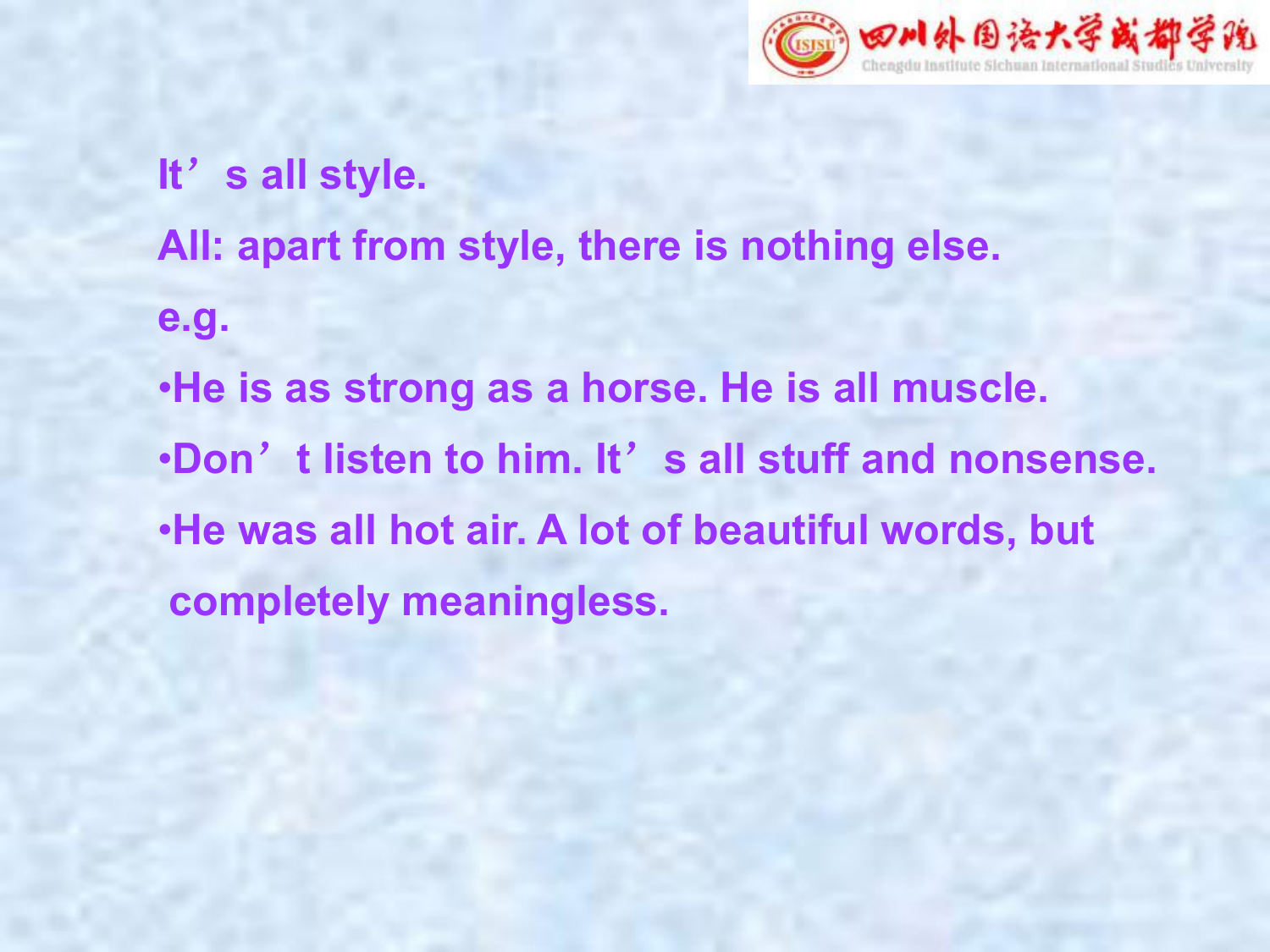## **Review Community of the Community of the Community of the Community of the Community of the Community of the Community of the Community of the Community of the Community of the Community of the Community of the Community**

Find out the figure of speech used in the following sentences:

Metaphor Simile Personification Irony Overstatement Metonymy

I feel so hungry that I can eat a horse.

The cute cat is a mild maid.

She is as busy as bees.

How very lucky it is to be slapped by my ex-girlfriend in front of my present girlfriend.

The baby is drinking the bottle.<br>The flowers in the garden are dancing to the sound of piano.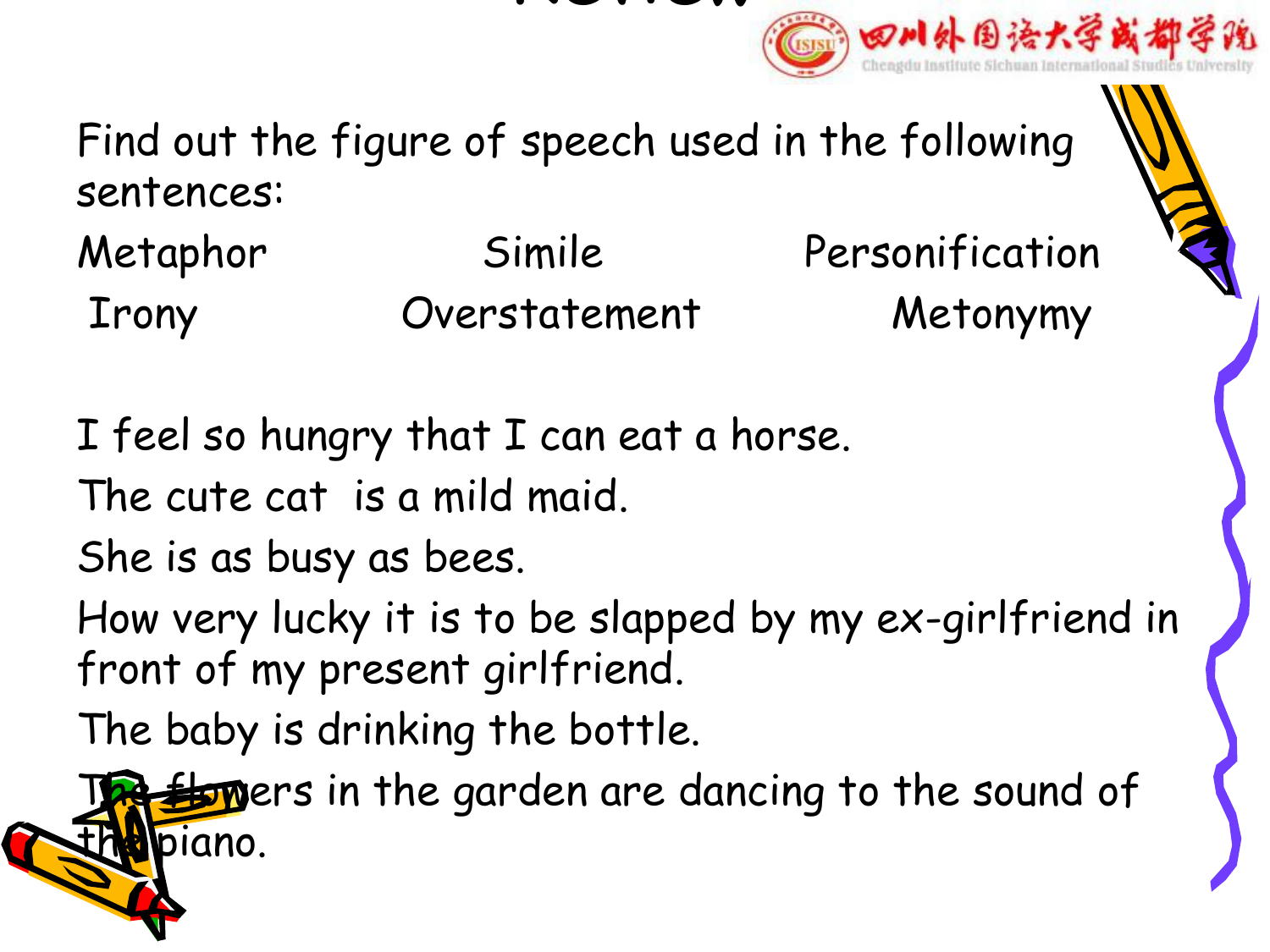Could you please tell me the time (C) 四川外围语大学或都学院

- A. That B. Which C. When D. What
- Translate the following sentences:
- 1. 你再逼他的话,他就疯了。
	- Drive him further, and he will go crazy.
- 2. 他看似和善,心里尽是坏主意。
	- He looks kind, but there are all evil ideas in his heart.
- 3. 如果你认为他们都是坏人的话, 那就太"一网打尽"了。 If you think all of them are bad people, that is too sweeping.
- 4. 我所要求你回报的就是好好照顾你自己。

I I ask of you in return is to take care of yourself.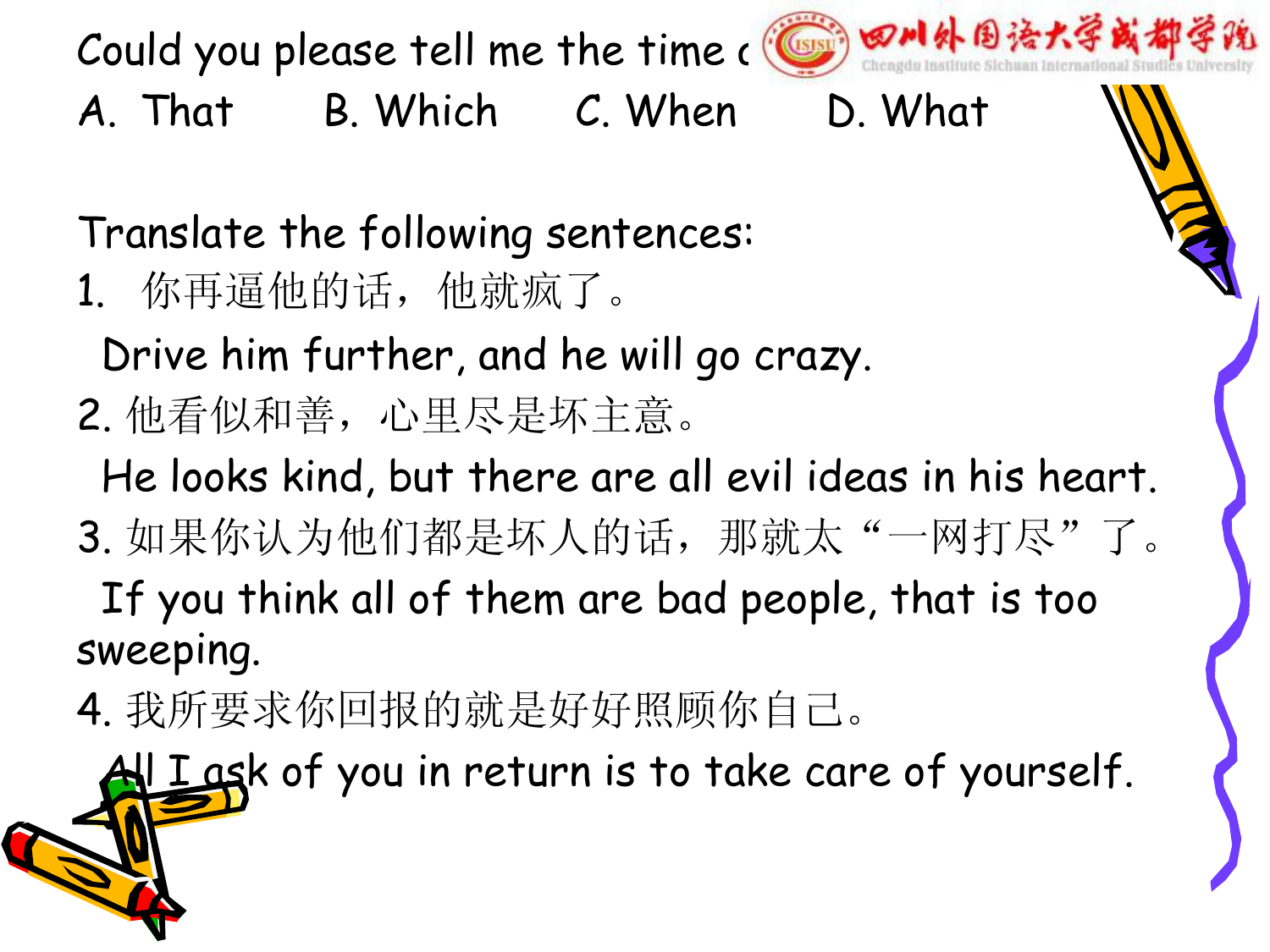

C. The Nightingale built a red rose at the  $cos\|$ of her life. (paras.34-44)

#### **Q: What did the Nightingale sing of to build the red rose?**

- The Nightingale sang of the love between a boy and a girl, and a marvelous rose blossomed.
- Then she sang of the love between a man and a maid, and the rose became pink.
- The sang of the love that does not die, the thorn reached her heart, and the rose became red.

**Has g**ave one last burst of music, and the red bse opened its petals.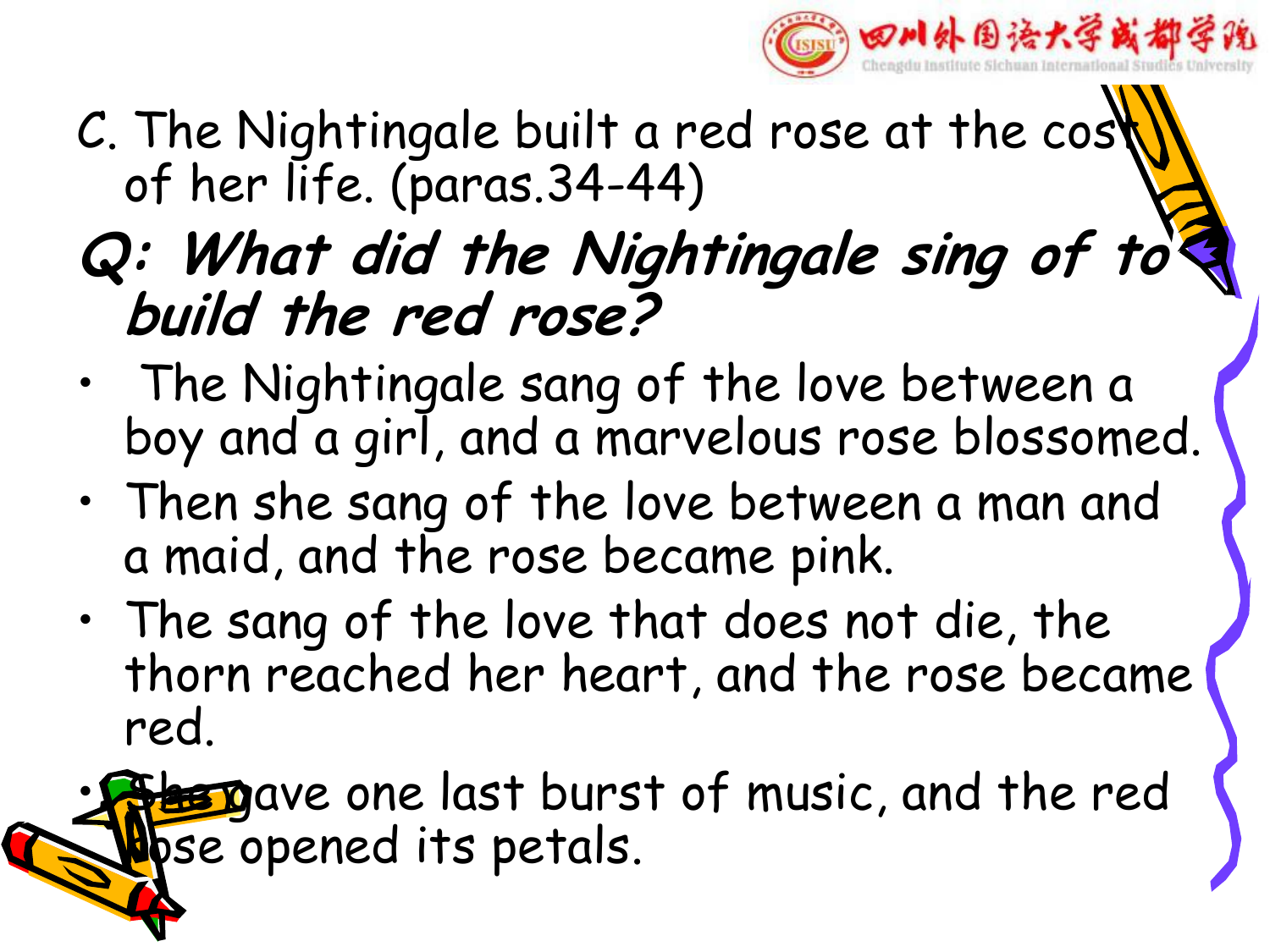

- trembled all over with ecstasy. all over: everywhere or all parts of the body.
	- e.g. He was sweating all over. She was shuddering all over. I was aching all over.
- it will not go with my dress go with: to match to be harmonious with

e.g. This furniture does not go with the For of these walls.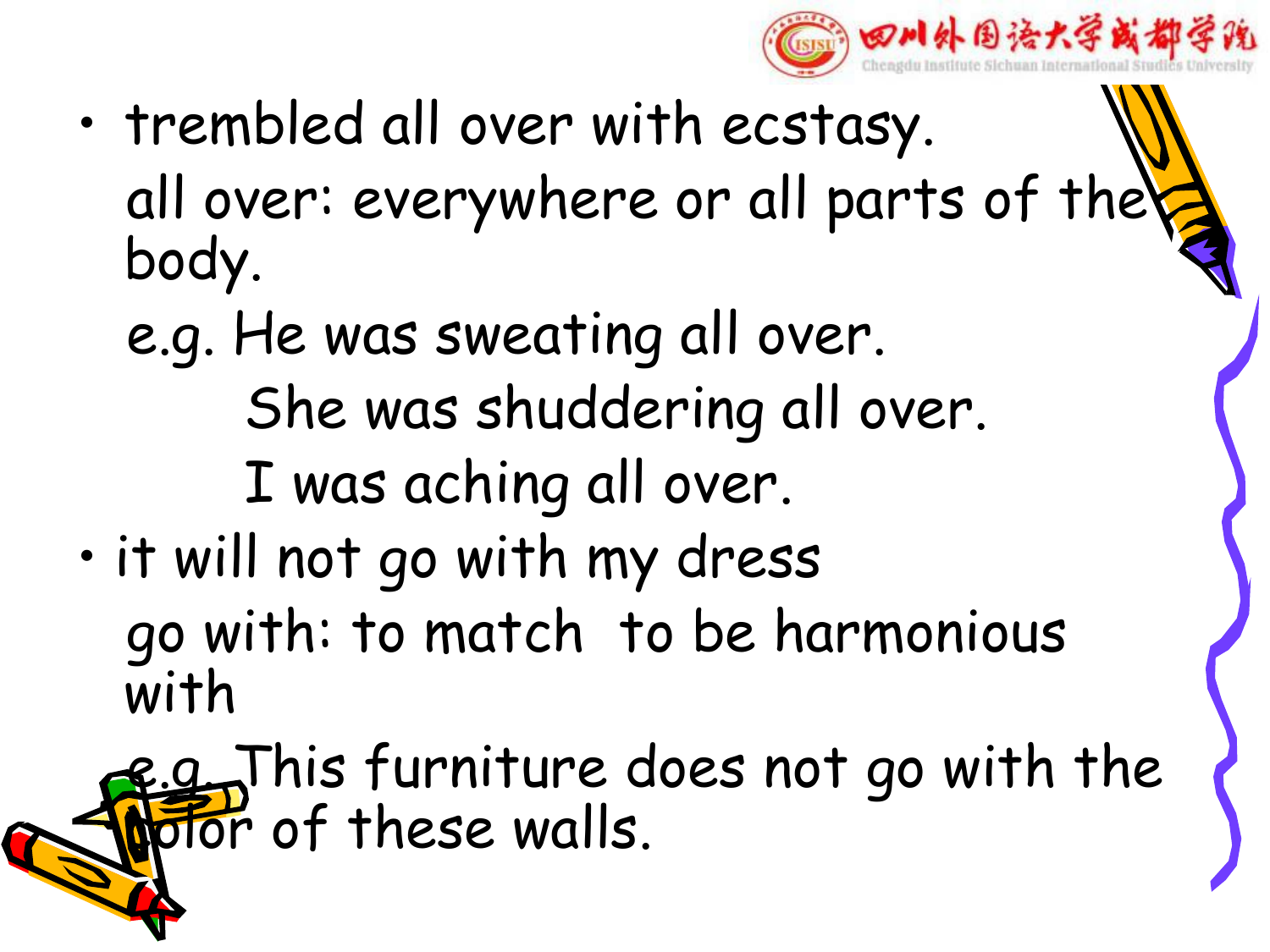

- Conclude the different attitudes towards love of the Nightingale, the Student and the Professor's daughter.
	- **The Nightingale:** Life is very dear to all, yet love is better than life.
	- **The Student:** Love is silly, unuseful and unpractical.
	- **The professor's daughter:** (Jewels cost more than flowers)→Love is Resmetical.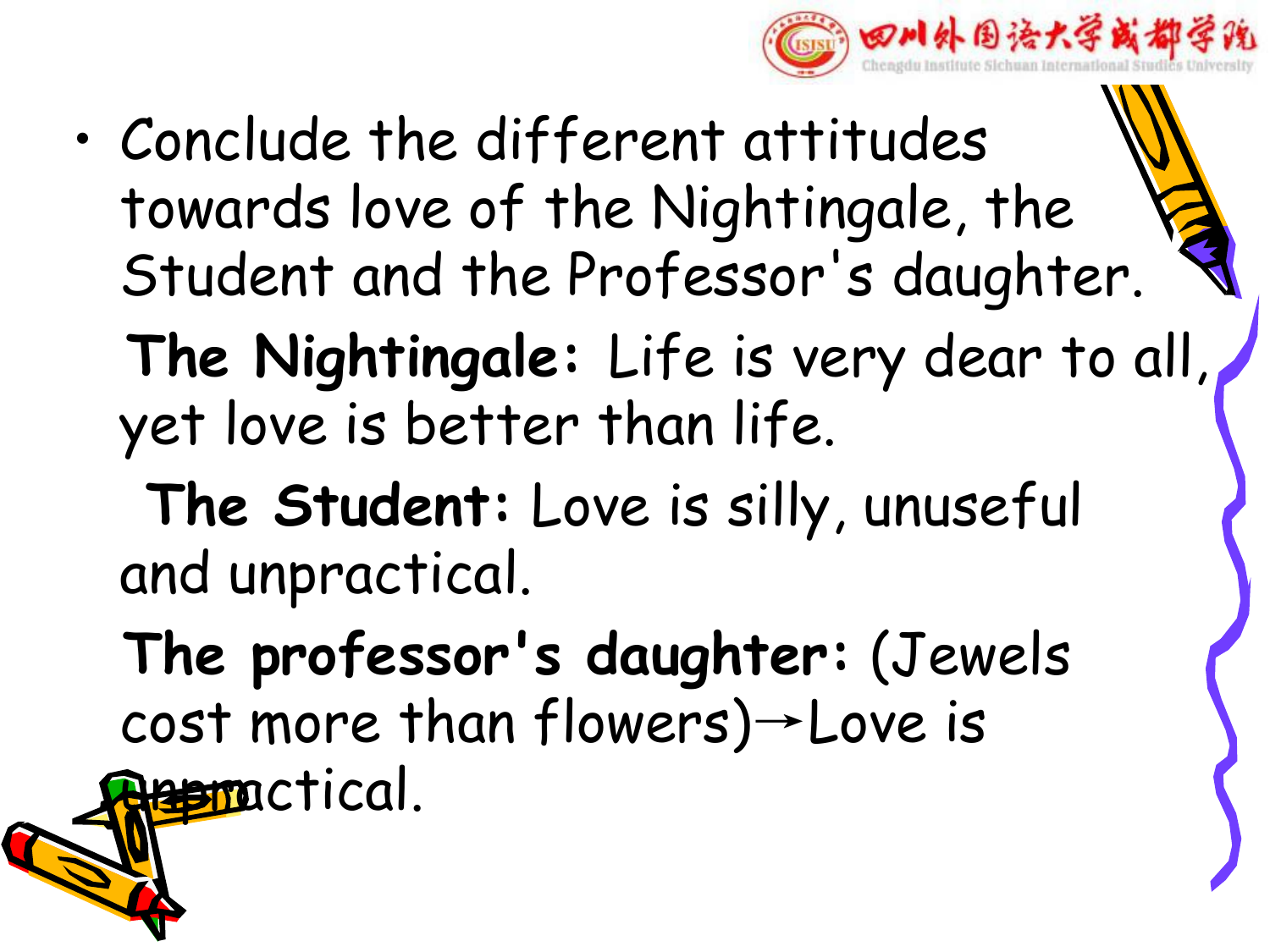

How did Wilde create a magical and  $\frac{1}{100}$ beautiful fairytale atmosphere? \\\\

u **Personification**

## ◆ Simile

- as white/yellow/red as;
- (as)crimson as a ruby (para. 41);
- like a shadow (para.13);
- like the water bubbling...(para.31);
- like the flush...(para.38);
- like the rose of ...(para.41)

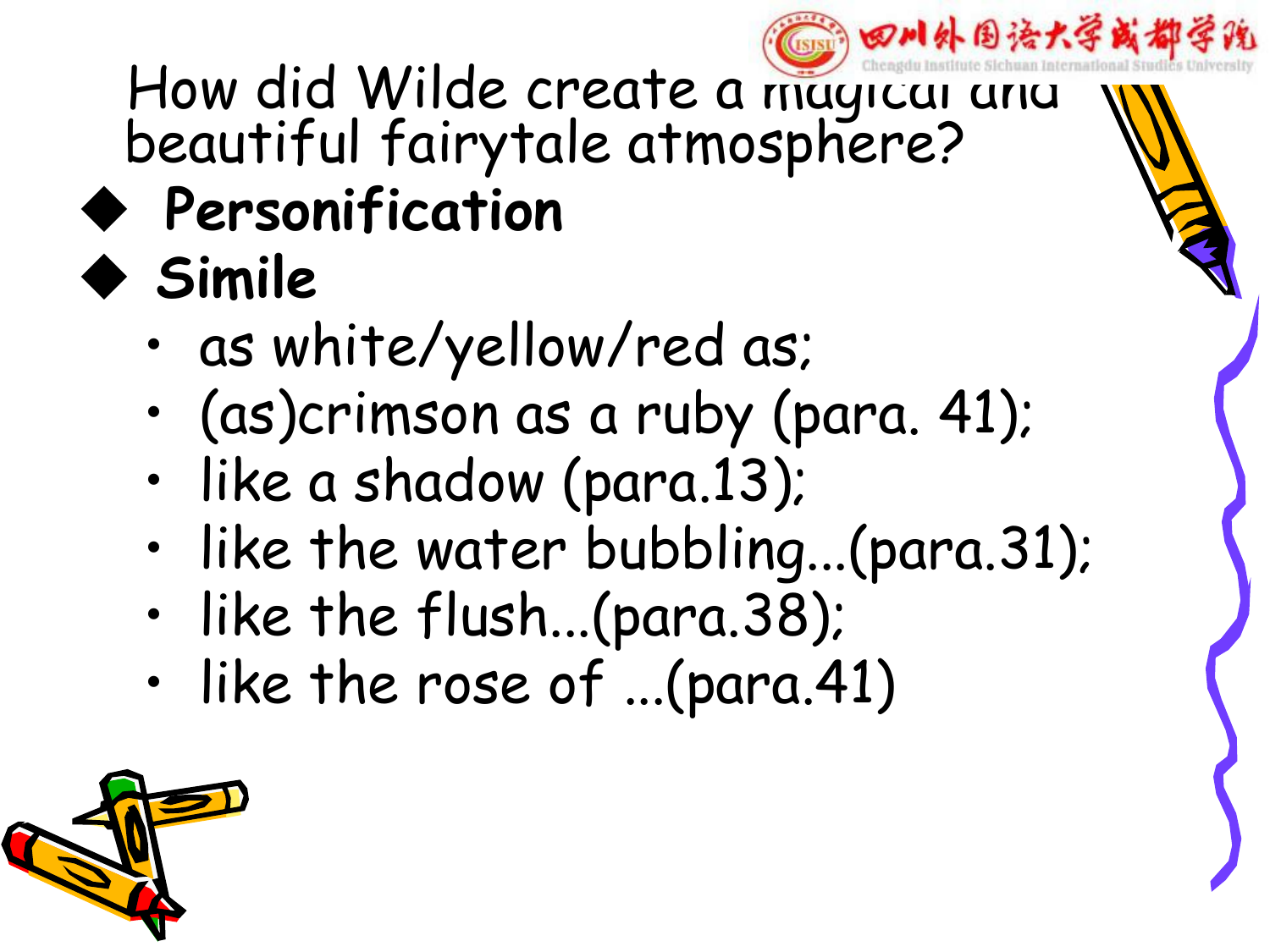



- Give me a red rose, and I will you my sweetest song. (para. 14,18, 21)  $\sqrt{2}$
- My roses are white/yellow/red, as ... as... (para.16-22)
- She passed through the grove like a shadow  $\blacksquare$ and like a shadow she sailed across the garden.(para.13 &28)

• "Press closer, little nightingale," cried the Tree, "or the Day will come before the rose is finished." (para.36&39)

• Bitter, bitter was the pain, and wilder and wilder grew her song. (para.40)

**Fant**er and fainter grew her song. (para. 42)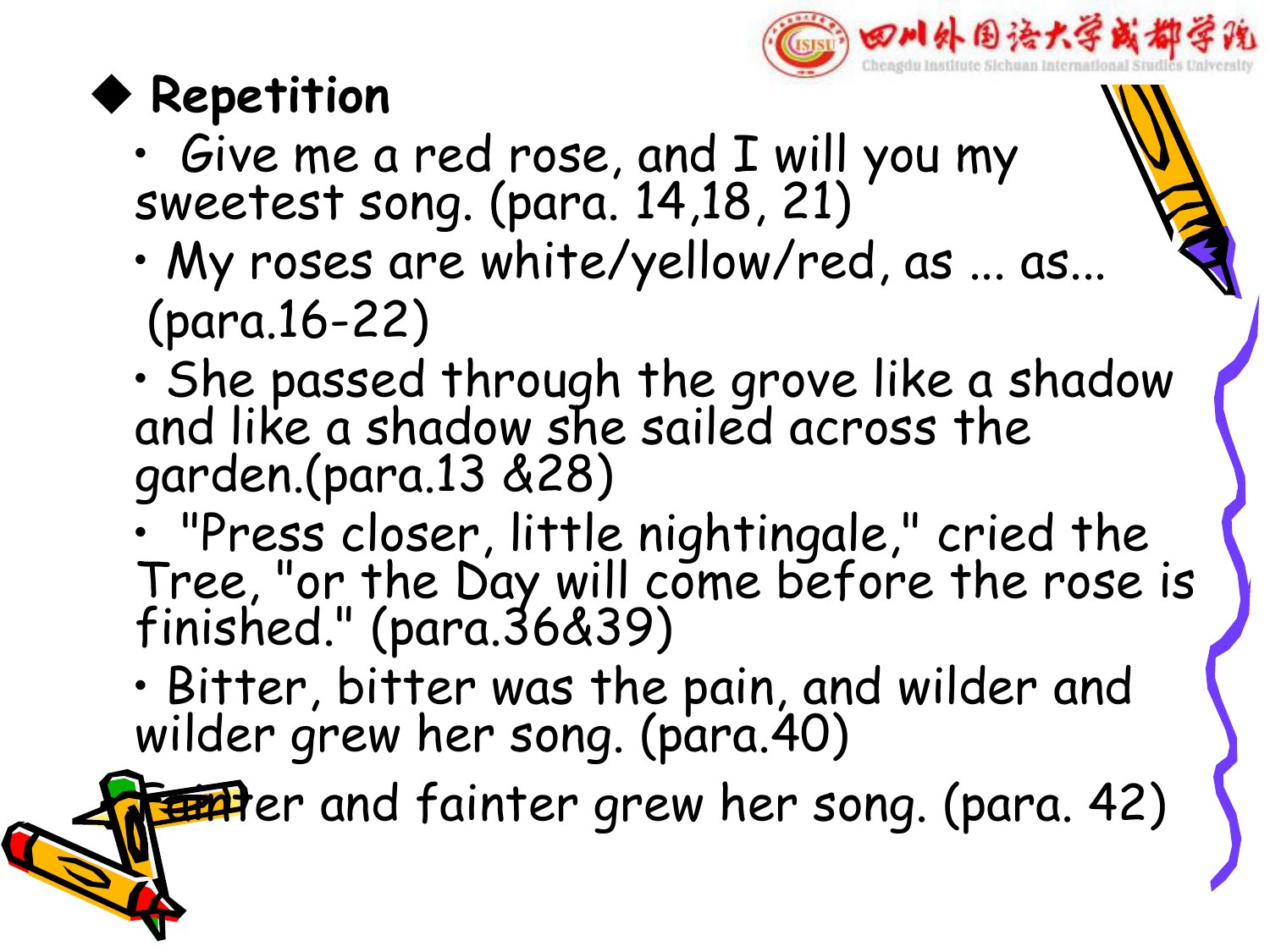

#### **Thversion**

- Here at last is a true lover; Night after night have I sung of him. (para.4)
- In the center of the grass-plot stood a beautiful Rose-tree. (para. 14)
- On the topmost spray of the Rose-tree there blossomed a marvelous rose. (para.35)
- Bitter, bitter was the pain, and wilder and wilder grew her song. (para.40)
- Crimson was the girdle of petals. (para. 41)

**Eist**er and fainter grew her song. (para. 42)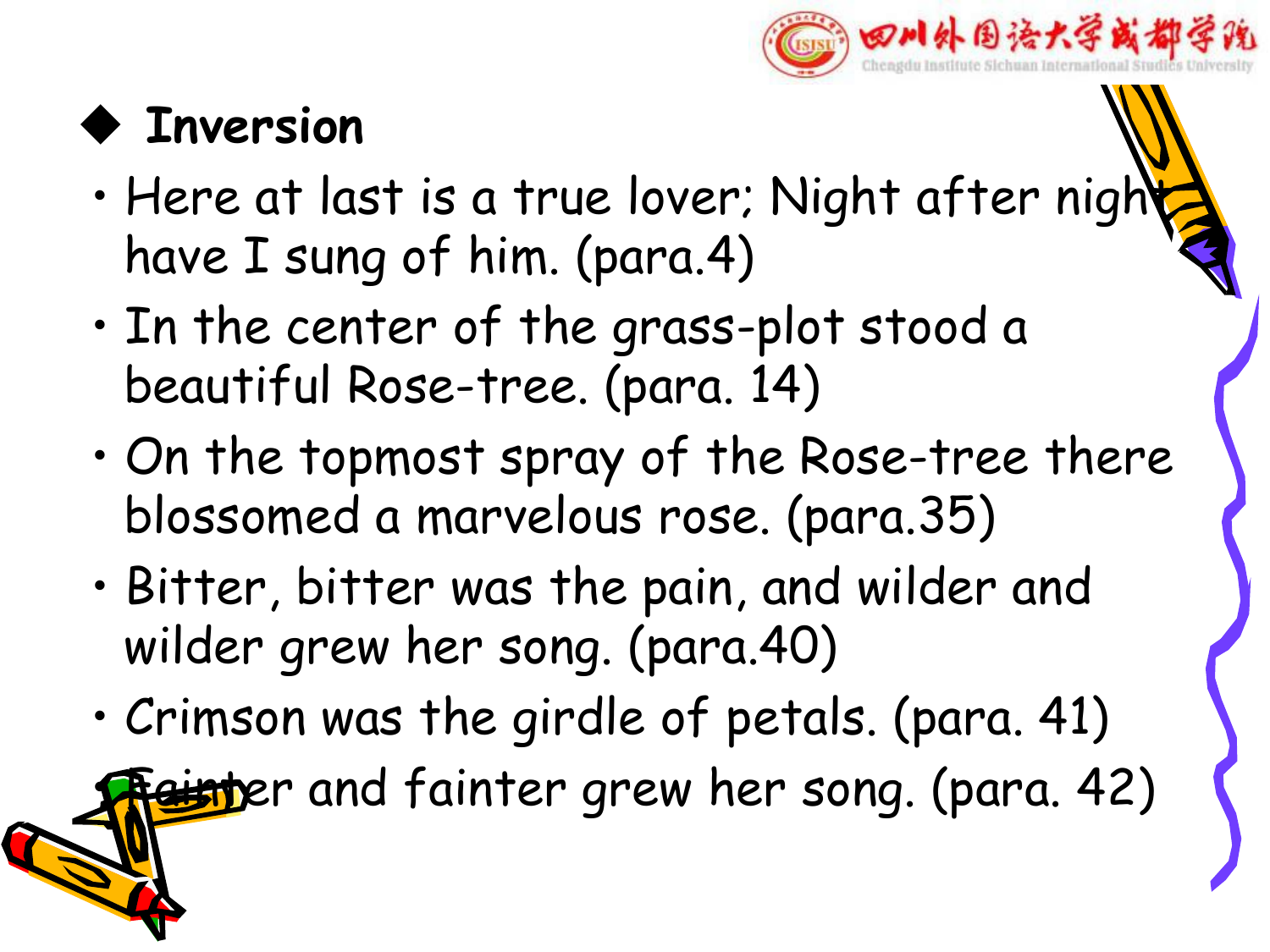- 5 Translate the following sent **<b>C** 田川外国法大学
- 1. 这是个难得的机会。你要是让它从身边溜掉就太傻
- $\cdot$  This is a wonderful opportunity. You would be foolish to let it slip by.
- 2. 我们的出口和去年相比增加了百分之二十。
- Compared with last year, our exports have increased by 20%. (or …are up by 20% / …have gone up by 20%)
- 3. 因为没有更好的词, 我们姑且称之为"走后门主义吧" 吧。<br>
————————————————————
- For want of s better word, let's call it "backdoorism".
- 4. 这个年轻人喜欢修理摆弄东西。他可以说是个万金油。 (什么都会一点的人)。
- This young man is fond of fixing things. He is **FREPhing of Jack of all trades.**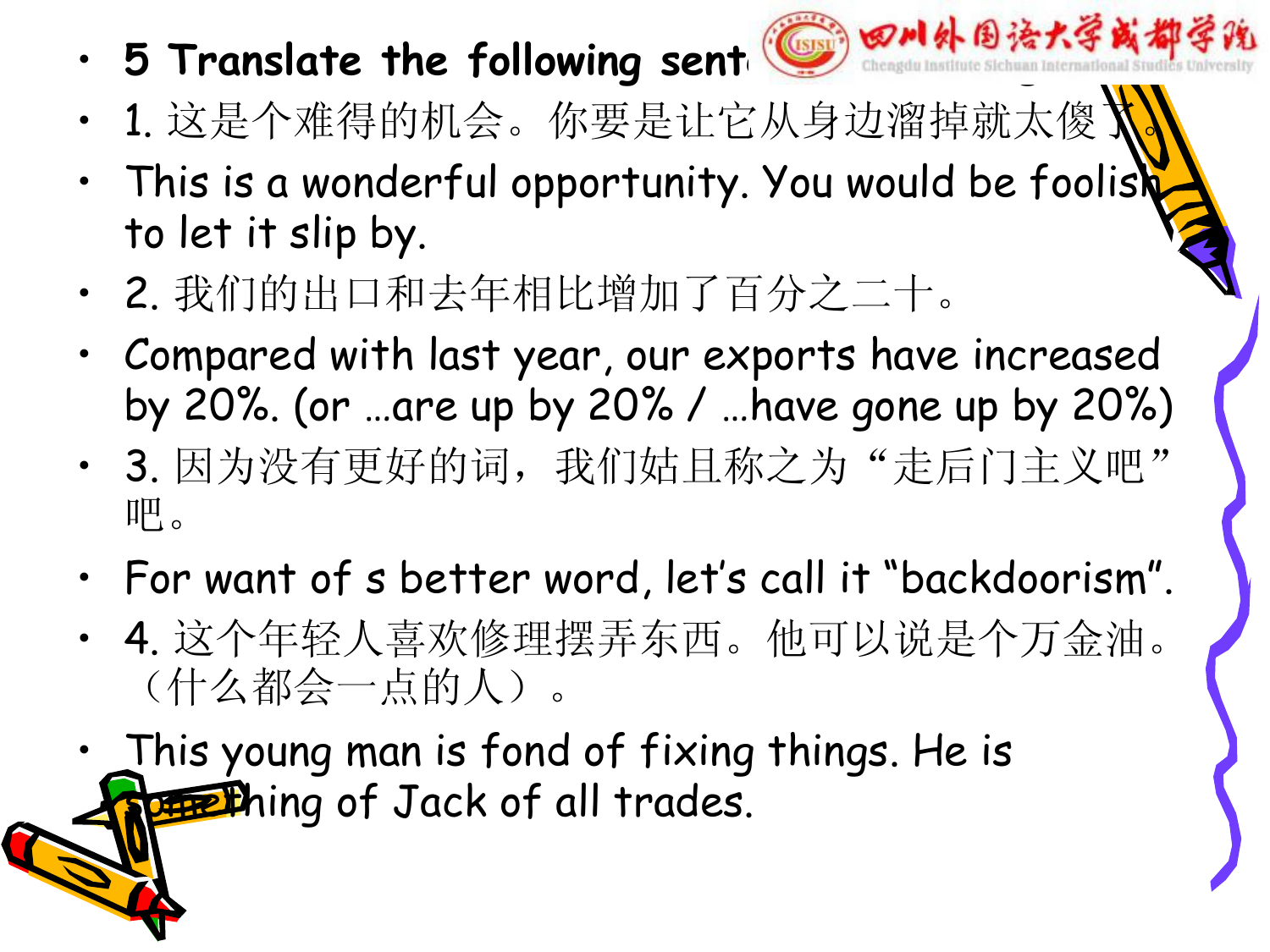- 5. 和他们父母一代相比, 今天的年《前》四川外围资大学或都学院 实的一代。
- Compared to their parents' generation, young people  $\blacktriangle$ today consider them to be a more practical generation.
- 6. 他气得脸色发青,决定将这场抗议运动扼杀在萌芽状态  $\overline{\phantom{a}}$
- His face turned/ went blue with anger. He was determined to nip the mass protest in the bud.
- 7. 这说来话长, 但是今天我不想去研究这件事的历史了  $\overline{\phantom{a}}$
- It is a long story, but I won't go into the history today.

• 8.我们花了比我们想象多得多的时间才过了海关。 took us much more time than we had expected to **A** through the customs.